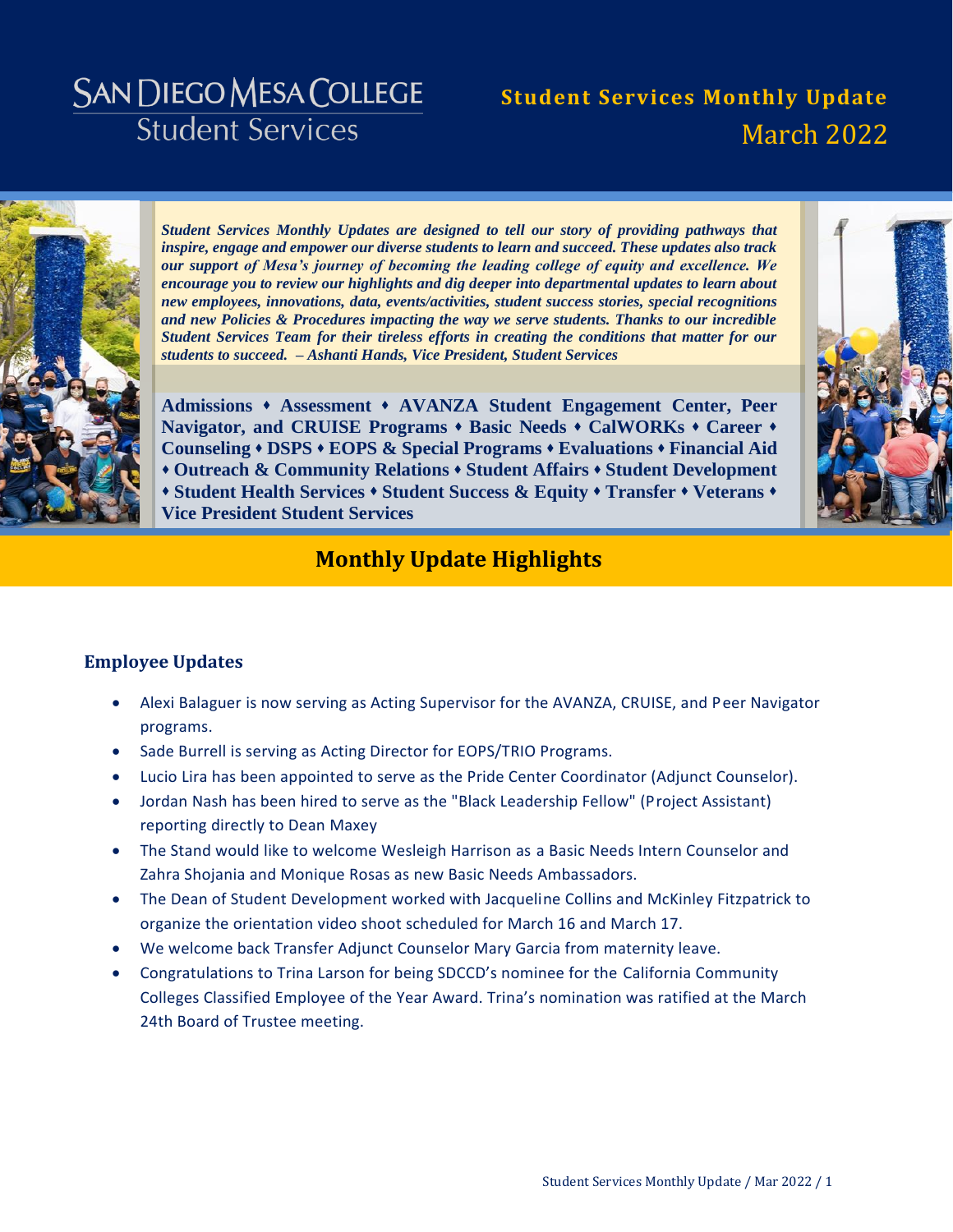### **Events & Activities**

- Throughout the spring semester, Counselors Miriam Pacheco. Kimberly Williams-Kee, and Adam Erlenbusch have been presenting workshop topics for Promise Students. Interested Promise Students can sign up at<https://bit.ly/PromiseWorkshops22>
- Students are back at the FAST center, strengthening Mesa's ability to build community and enhance student experiences.
- Outreach participated in the SDCCD Roadmap to Success virtual conference. This virtual conference was designed to provide K-12 educators and community partners with important information, resources, and strategies to effectively support students interested in attending San Diego City, Mesa, and/or Miramar College or the San Diego College of Continuing Education.
- In collaboration with the Office of Outreach and many other departments and service areas, Student Affairs was able to offer a targeted Reorientation program to select Mesa College students. The Mesa Reorientation Event was designed to help ease the transition back to campus and included department presentations from SD Promise Program, Career, Transfer, Evaluations, and Basic Needs, as well as campus tours and gift bags with useful supplies.
- Student Health Services offered *Mesa Cares: Listening Circle Drop-in* for the crisis happening in Ukraine. It was facilitated by Linda-Gibbins Croft, LCSW, and provided a virtual space for the Mesa community to share thoughts and feelings.
- [Jumpstart website](https://www.sdmesa.edu/campus-life/jumpstart.shtml) is live! Students can register for the event, check out workshop descriptions, and visit our virtual resource fair.
- [Raza Grad registration site](https://www.sdmesa.edu/academics/schools-departments/chicano-studies/raza-celebration.shtml) is launched. Students can register for the event and upload pictures for a slideshow.

### **Innovations & Data**

- In March, Ivonne and Raquel met with Charlie to work on joining Mesa Journeys. They curated language and links to support our new students.
- Over 300 high school students attended the Pre-Enrollment workshops in the month of March with the support of Outreach, Assessment and other departments.
- A survey has been shared with all CRUISE students to provide feedback on what types of services and activities they need to be successful this upcoming 2022-2023 academic year. The survey also includes a section where they can opt into receiving Peer Navigator support for a second or third year.
- Handshake, our District-wide NEW student online job board is officially live! Students who attended SDCCD from Spring 2020-Present received and email on March 14, 2022, inviting them to activate their free student account. Since Handshake has gone live, 1,463 approved employers have activated their accounts and are posting employment opportunities, 376 Mesa students have activated their accounts, and both numbers continue to grow!
- 6,056 students received \$7.37 million in direct financial aid refunds of which \$6.75 million were part of the automatic HERFF funds distribution to Pell Grant and/or CCPG Spring 2022 registered students.
- In March, DSPS processed 64 new student applications; 18 student utilized the online booking form and 90 exams were proctored.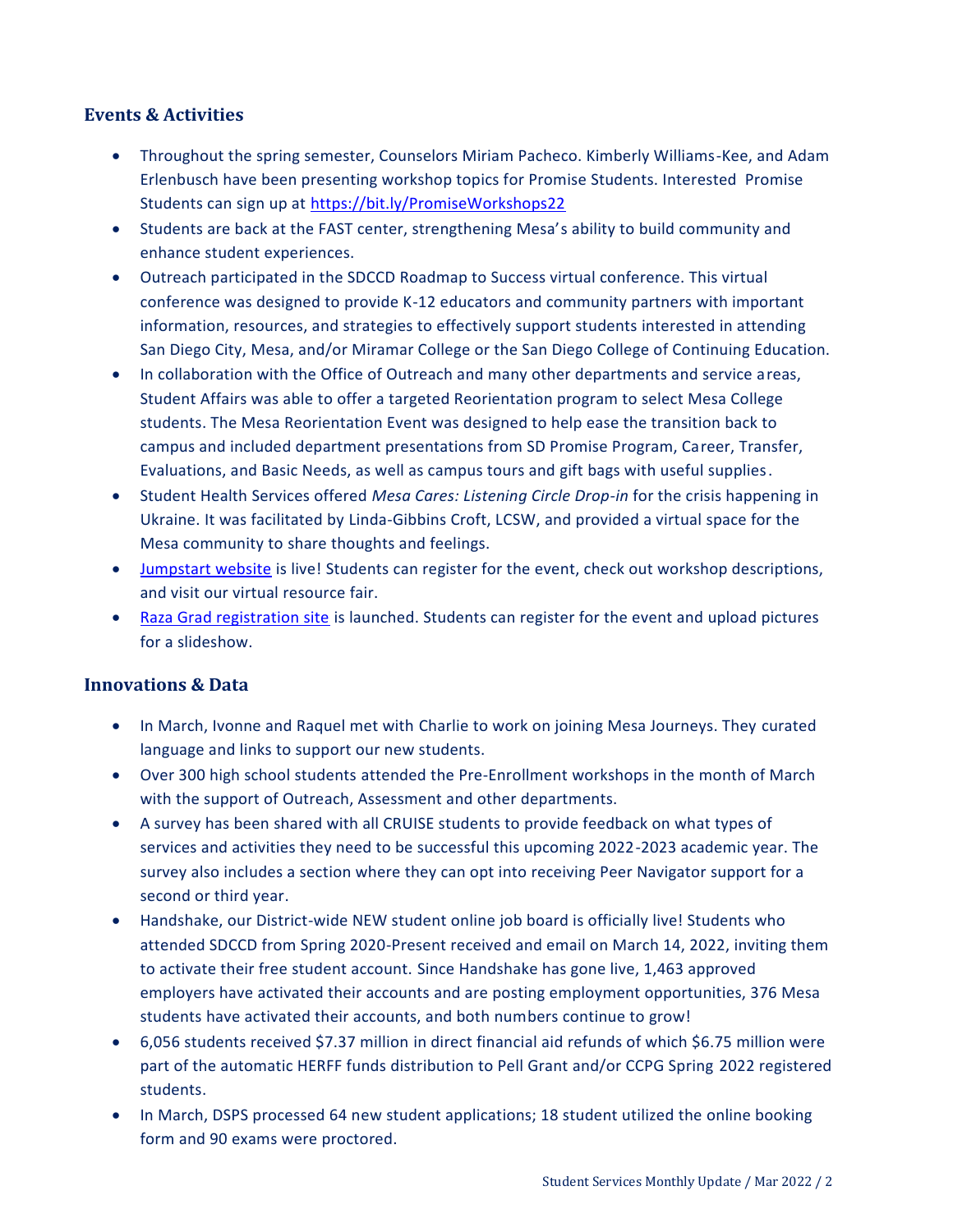Mesa College has been designated a Gold status Military Friendly School for the Large Public College Category for the 2022-2023 school year. Mesa was previously awarded the Silver status for the 2021-2022 school year. Over 1,800 schools participated in the 2022-2023 survey, of which 665 schools earned awards level designations in Gold, Silver, and Bronze. 282 of these participants were selected for "Gold" award status for their leading practices, outcomes, and effective programs. Of the 282 Gold status colleges, only ten are in California, and Mesa is one of three in San Diego. Kudos to Dean Crakes, Vicki Hernandez and their entire team!

### **Policies & Procedures**

- Several state senate bills and assembly bills are being crafted to increase the accessibility of community college and high impact services for students who have experienced foster care.
- Promise progress report forms were sent to current year-one students. These self-reported Progress Reports are due April 8.
- Student Services returned to work 5 days per week with our new hours: Monday Thursday 8am – 6pm and Fridays, 8am – 1pm.

### **Student Success Stories**

- The season of college acceptance is quickly approaching and we love this time of the year.
	- Two Rising Scholars students were accepted to SDSU! SDSU Project Rebound assisted students with application process.
	- ICC President Natalie Spilman was accepted to SDSU!
	- To date four NextUp/FAST Scholars have been accepted to CSUF, CSUEB, SDSU and more to come!
	- Three CalWORKs are awaiting acceptance letters from their 1st university choices.
	- One CalWORKs student has been accepted to SDSU!!!!!!!!!!!!!!!!!!!!!
- The Career Ambassador's met with 22 students for resume and cover letter assistance. Below are some of the student testimonials:
	- "Jocelyn was very professional and made the process easy and fun. I loved how she helped me with what I needed. Will be making more appointments with her."
	- "Lara did a great job, I feel absolutely ready for applying for jobs."
	- "Jose was patience, encouraging and thorough!"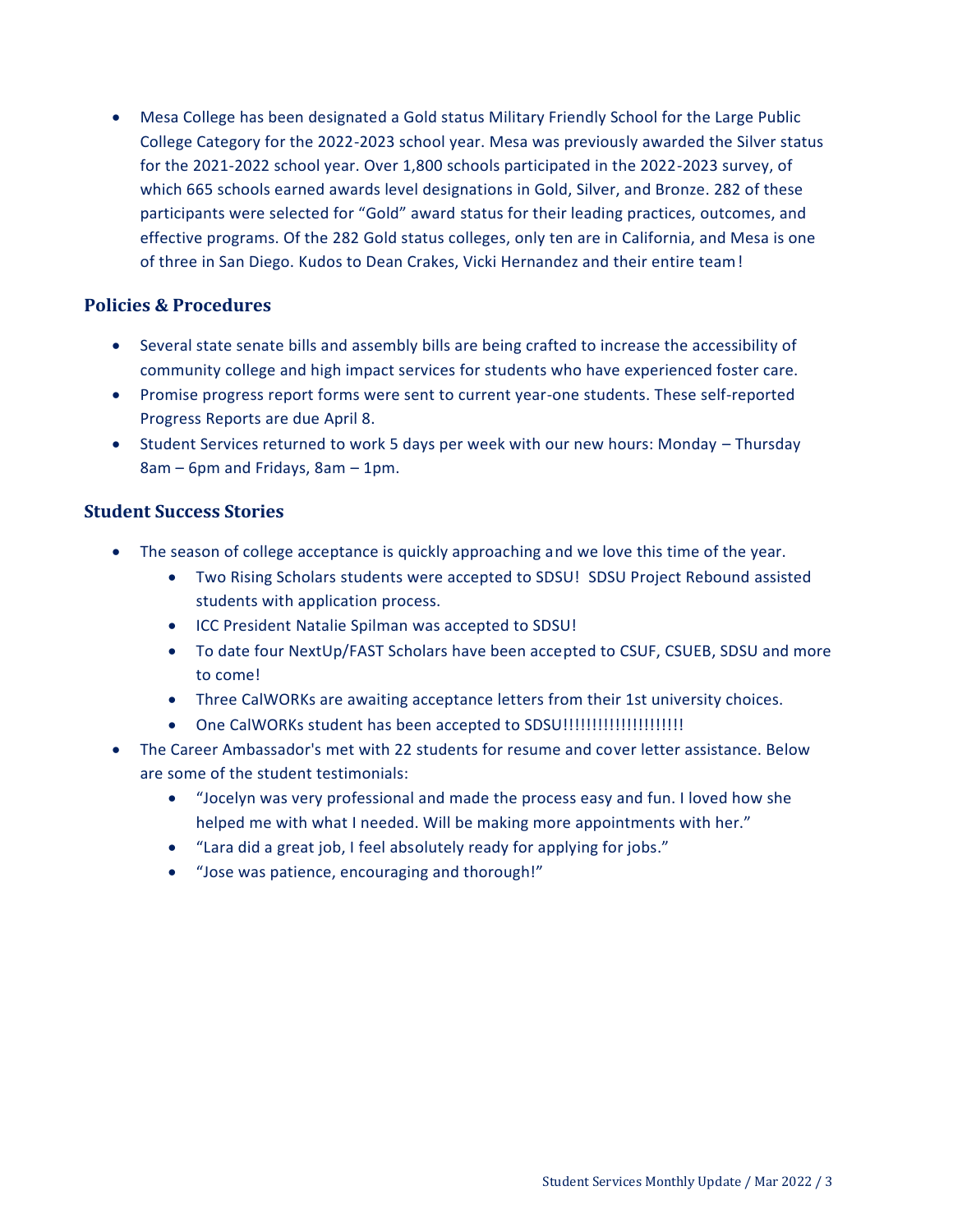# **Admissions**

### <span id="page-3-0"></span>**Employee Updates**

 We interviewed for our new SST position to help support our Residency and International Teams.

### **Events & Activities**

- Admissions staff attended the AP 7170 Remote Work Procedure Work Session hosted by VC Smith.
- We also attended the Learn About Depression Workshop hosted by our Mesa College Health and Mental Health office on March 8.
- We attended the Mesa College Campus Community Forum on March 8 and 22.
- We learned so much from TCE's presentation during the Joint School Meeting on March 9. Great job, TCE staff!
- Classified staff attended Classified Senate on March 10
- On Friday, March 11, we joined the Region X Colleges to discuss student fraud.
- We loved the M&M Pi Day and enjoyed sharing and eating delicious pie on 3.14
- We collaborate and support our CCAP/ACP programs by attending the SDUSD/SDCCD Joint Partnership Workgroup meetings.
- Raquel attended several sessions as part of The 2022 Pathways to Equity Act Virtual Conference on March 16 and the first San Diego/Imperial Region - Dual Enrollment Convening on March 22.

### **Innovations & Data**

- In March, Ivonne and Raquel met with Charlie to work on joining the Mesa Journeys. We curated language and links to support our new students.
- We continued to support students via emails (408), phones (936 calls, 81.3% of calls answered), and on-campus via QLess (519).

### **Policies & Procedures**

 During the Supervisor A&R meeting with the district, we made suggestions to District Student Services on improving JIRA by completing the registration worksheet, an online fillable form, and looking at the Change of course level within a discipline or section form process.

### **Special Recognition**

 Big thank you to Celine Ahearn for training Armando and Jocelyn on Admissions processes at the front counter.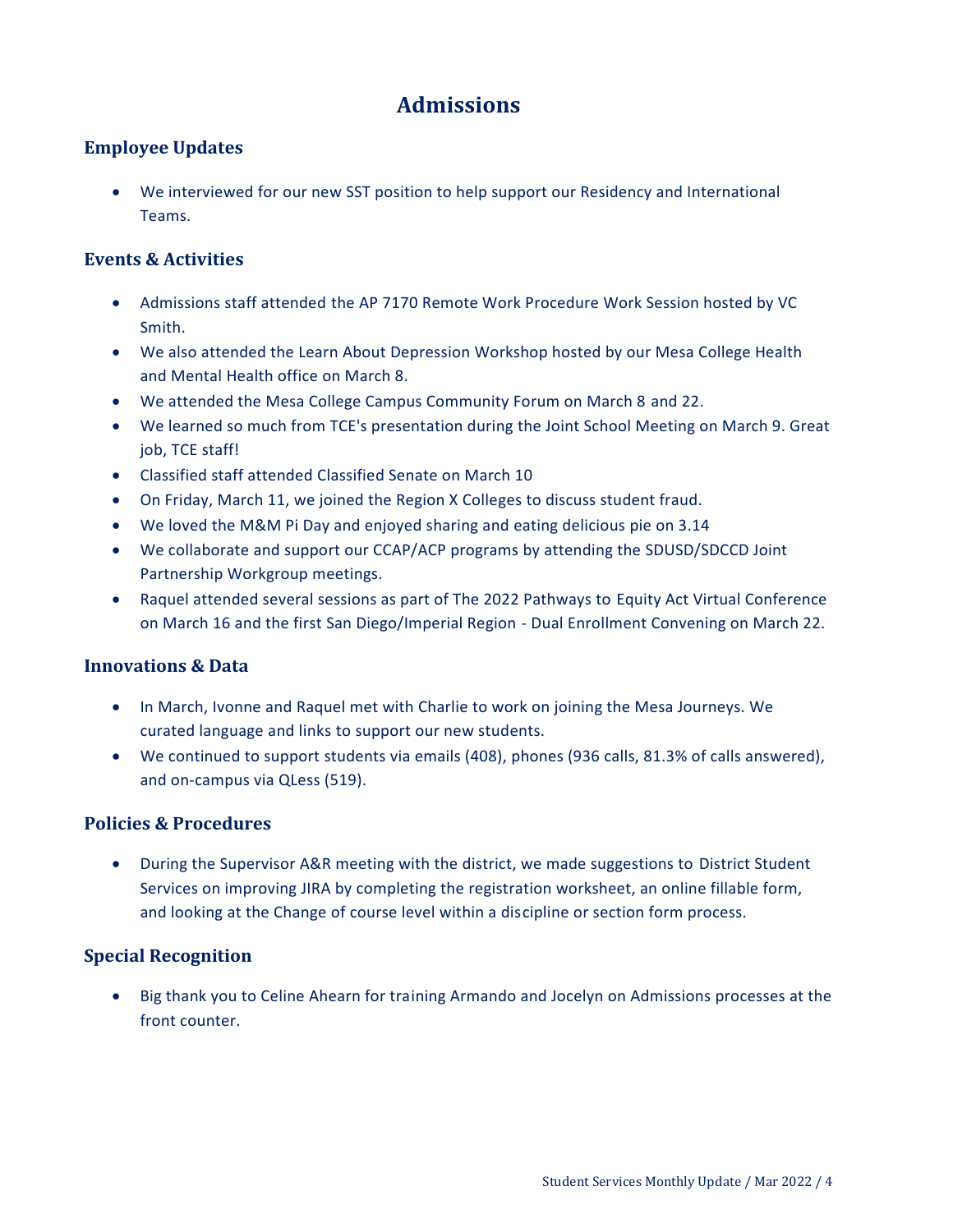# **Assessment**

# <span id="page-4-0"></span>**Events & Activities**

- The Outreach Department began Pre-Enrollment Workshops for Mesa's feeder high schools this month, and Assessment was there to help! March kicked off with "Madison at the Mesa" where Mesa hosted Madison high school here on campus. In addition, we visited Twain, Clairemont, High Tech High and had two days at Mission Bay HS.
- After the Outreach presentation, we worked with all attending students to make sure their milestones were completed and they understood their next steps. Over 300 high school students have attended the Pre-Enrollment workshops in the month of March!

### **Innovations & Data**

.

- ELAC: 1
- $\bullet$  Fmail: 9
- Orientation: 12
- Placement Assistant: 32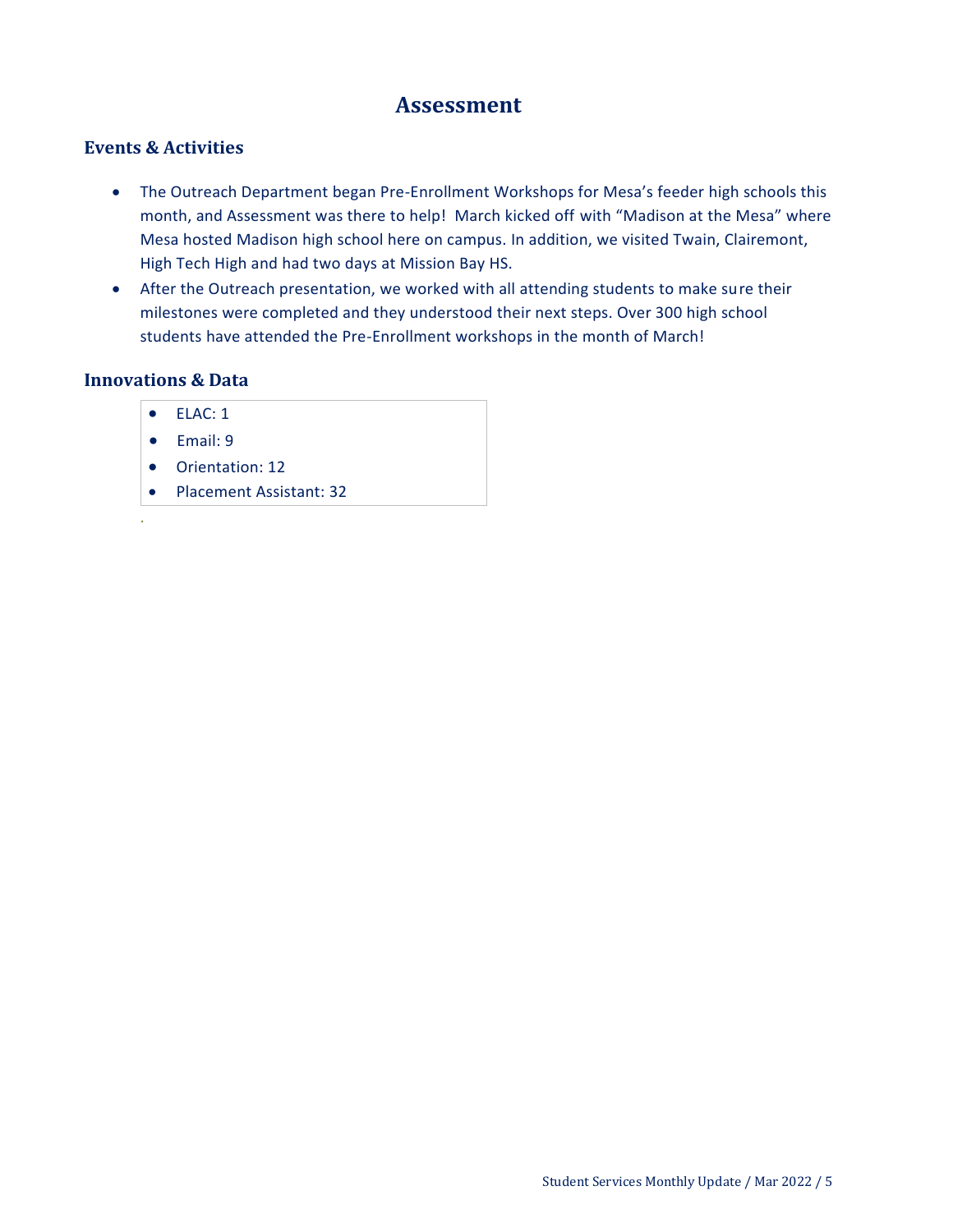# **AVANZA Student Engagement Center, Peer Navigator, and CRUISE Programs**

# <span id="page-5-1"></span><span id="page-5-0"></span>**Employee Updates**

- The Peer Navigator program is currently holding interviews for next year's Peer Navigator team. We hope to introduce the new team via upcoming report
- Alexi Balaguer is now serving as Acting Supervisor for the AVANZA, CRUISE, and Peer Navigator programs

# **Events & Activities**

- Peer Navigator Andrew Arevalo participated in the New Student Orientation Video Shoot by sharing a student testimonial on Thursday, March 17
- Peer Navigators Amanda Silva-Flores and Andrew Arevalo participated in the Promise Student Panel for the Campus Community Forum on Tuesday, March 22
- Game Nights: Peer Navigators continued with community building by engaging their mentees through an in-person and online game night! Our in-person game night was held on Wednesday, March 23 from 3:00p - 5:00p and our online game night was held on Zoom on Wednesday, March 24 from 4:00p - 6:00p

# **Innovations & Data**

- The Peer Navigator program received 34 applications for the Peer Navigator position, and held a total of 24 interviews
- Peer Navigators continue to hold their monthly meetings with each of their mentees online through Zoom
- The CRUISE program has begun planning for Summer CRUISE. We hope to share more updates for CRUISE in the next report
- A survey has been shared with all CRUISE students to provide feedback on what types of services and activities they need to be successful this upcoming 2022-2023 academic year. The survey also includes a section where they can opt into receiving Peer Navigator support for a second or third year

# **Policies & Procedures**

 The Peer Navigator program has implemented an "Office Hour Checklist" to help the Peer Navigators during their Office Hours with staffing the front desk and maintaining the center to support the AVANZA Engagement Center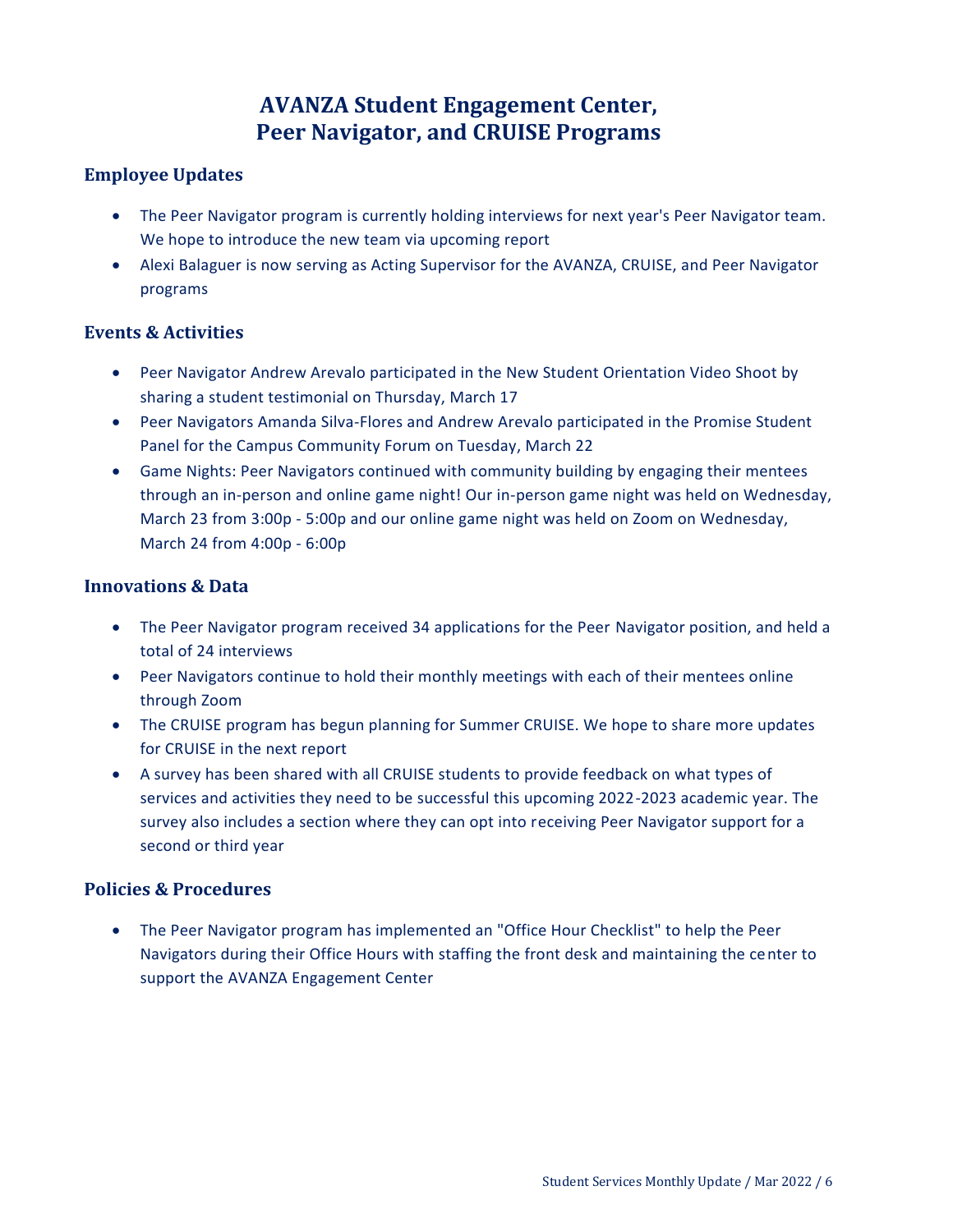# **Student Success Stories**

Happy to announce Peer Navigators are beginning to receive acceptance letters!

# **Special Recognition**

 Dominic Jauregui, Lead Peer Navigator. He has supported the program's screening and interview process, while simultaneously maintaining his full-time status and strong grades. He has been punctual and consistent. We are grateful for his leadership and support.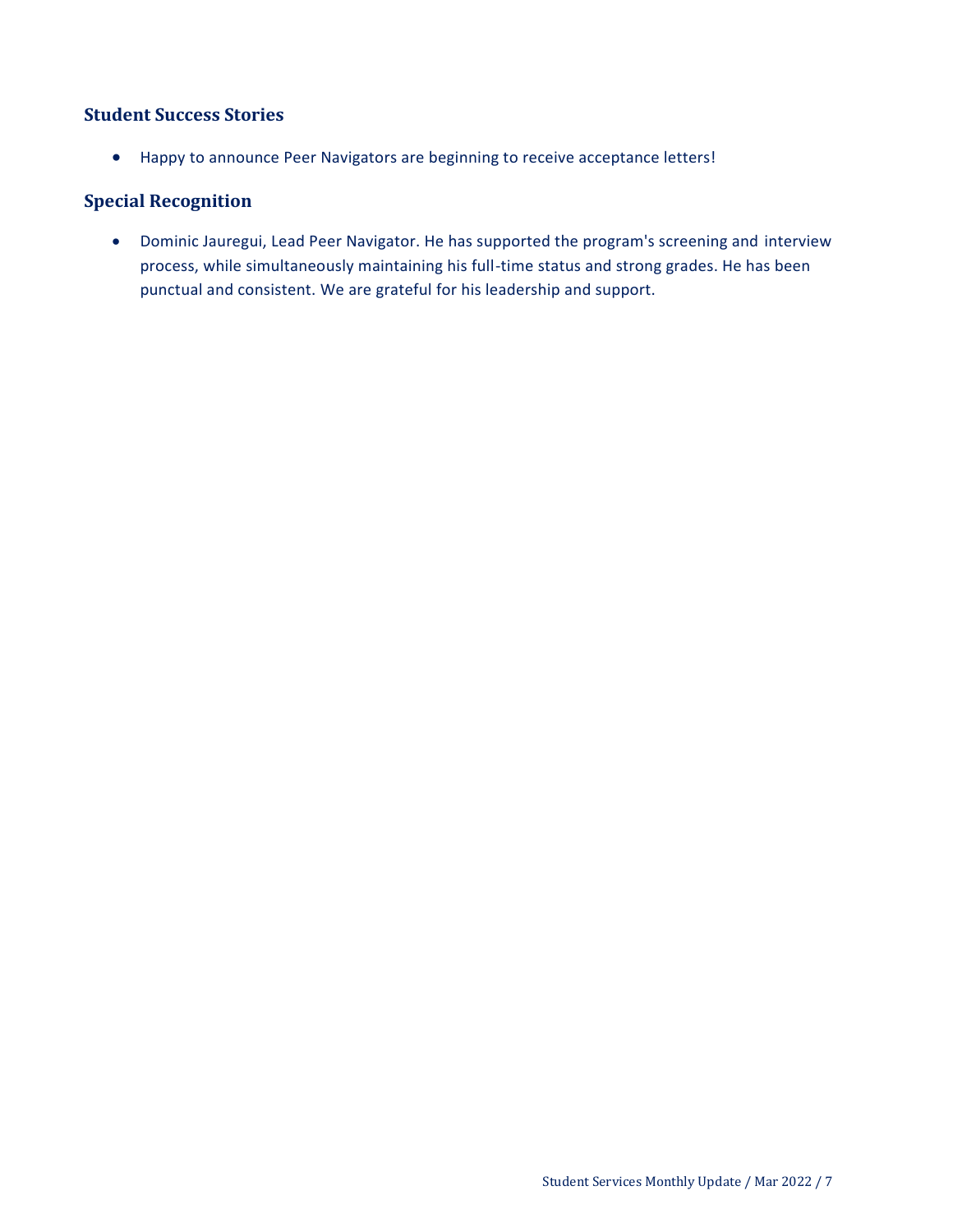# **Basic Needs**

### <span id="page-7-0"></span>**Employee Updates**

 The Stand would like to welcome Wesleigh Harrison as a Basic Needs Intern Counselor, Zahra Shojania and Monique Rosas as new Basic Needs Ambassadors.

### **Events & Activities**

- Direct Student Support The Stand continued seeing students through our direct student support program and have been providing students with books, supplies, foods, and other resources to assist with basic needs.
- Market distributions We continue offer our food distributions the Mobile Market held on the first Monday of each month is now held on the campus quad from 1-2. while our Third Thursday Farmers Market continues to be a drive thru event. Just a reminder that these two events are open to the college community.
- Workshops The Stand has continued a series of workshops under the theme of Bolstering Confidence for a Safe Return. We are partnered with EOPS, CalWorks, STAR TRiO in promoting workshops under this theme. Students who attend 2 or more workshops will be eligible for a \$200 cash grant.

### **Innovations & Data**

 The Stand sends out a monthly newsletter via constant contact informing students of the upcoming month's events.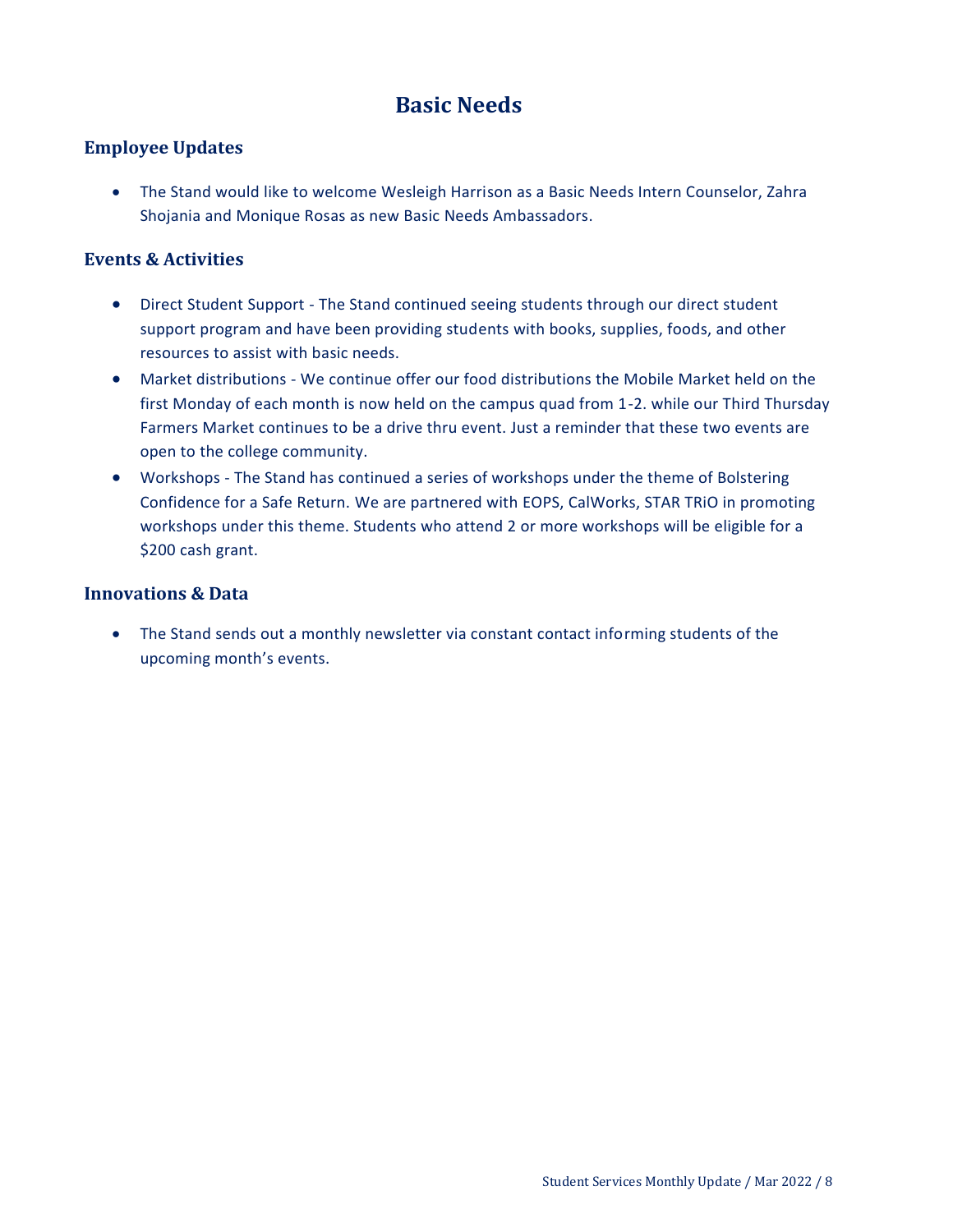# **CalWORKs**

### <span id="page-8-0"></span>**Events & Activities**

- Mesa College CalWORKs provided an in-person Welcome Back Event on Friday, March 4th. We provided 20 families with box lunches, Mesa College backpacks, school supplies, \$50 Gas Cards, Instant Pot, Instant Pot Cookbook, and Organic Starter Spice Set. Presentations consisted of CW staff introductions, The Stand, My Benefits "CalWIN" - Self-Sufficiency Services, provided by San Diego County Health & Human Services Agency, EOPS/CARE Program, San Diego County Contractors (Public Consulting Group - PCG & Equus Workforce Solutions).
- CalWORKs provides 1/week workshops through CalWORKs Canvas. This provides
- student with activity hours for those who need to provide any to their county case managers. Sample of workshops (Anxiety Strategies, Self Care, Introduction to (MT2C), How Student Aid is counted for CW student income guidelines, and CW SB1232 changes).
- Outreach and recruitment through collaboration efforts with county contactors Public
- Consulting Group (PCG), ResCare, and Equus Workforce Solutions.
- Continue to provide via zoom format CalWORKs Drop-in Hours: Mondays & Thursdays (9am & 4pm) and Wednesdays (2pm)
- CalWORKs Information Workshop, provided by the SD County Health & Human Services Agency (HHSA). Topics includes Cash Aid, CalFresh, and Medical application, process, or issues. Workshop is open to the campus for prospective or new or current CalWORKs students. Workshop occurs every Mondays and Thursdays via zoom format from 11am-12pm. More information can be found on the Mesa CalWORKs website at https://www.sdmesa.edu/studentservices/calworks/index.shtml
- Attended monthly CalWORKs Region X meeting. SD County Health Human Services Agency
- (HHSA), and SD county contractors Public Consulting Group (PCG), ResCare, and Equus
- Workforce Solutions. The goals are to continue strengthening pathways and support services for incoming and continuing CalWORKs students.
- Continued collaboration effort with EOPS/CARE program to provide support to prospective, new or continuing CalWORKs & EOPS/CARE students. Services include, but not limited to application and eligibility process, academic counseling, and recruitment efforts.
- Continue accepting appointments for Spring 2022 Individual Training Plan (ITP), Book/Material Request forms and educational plans
- Continuing to accepting CalWORKs applications and referrals

### **Innovations & Data**

- Spring 2022 Active CalWORKs Students (35 +) and continuing to accept new students every week.
- Summer 2022 Prospective CalWORKs Students (3+)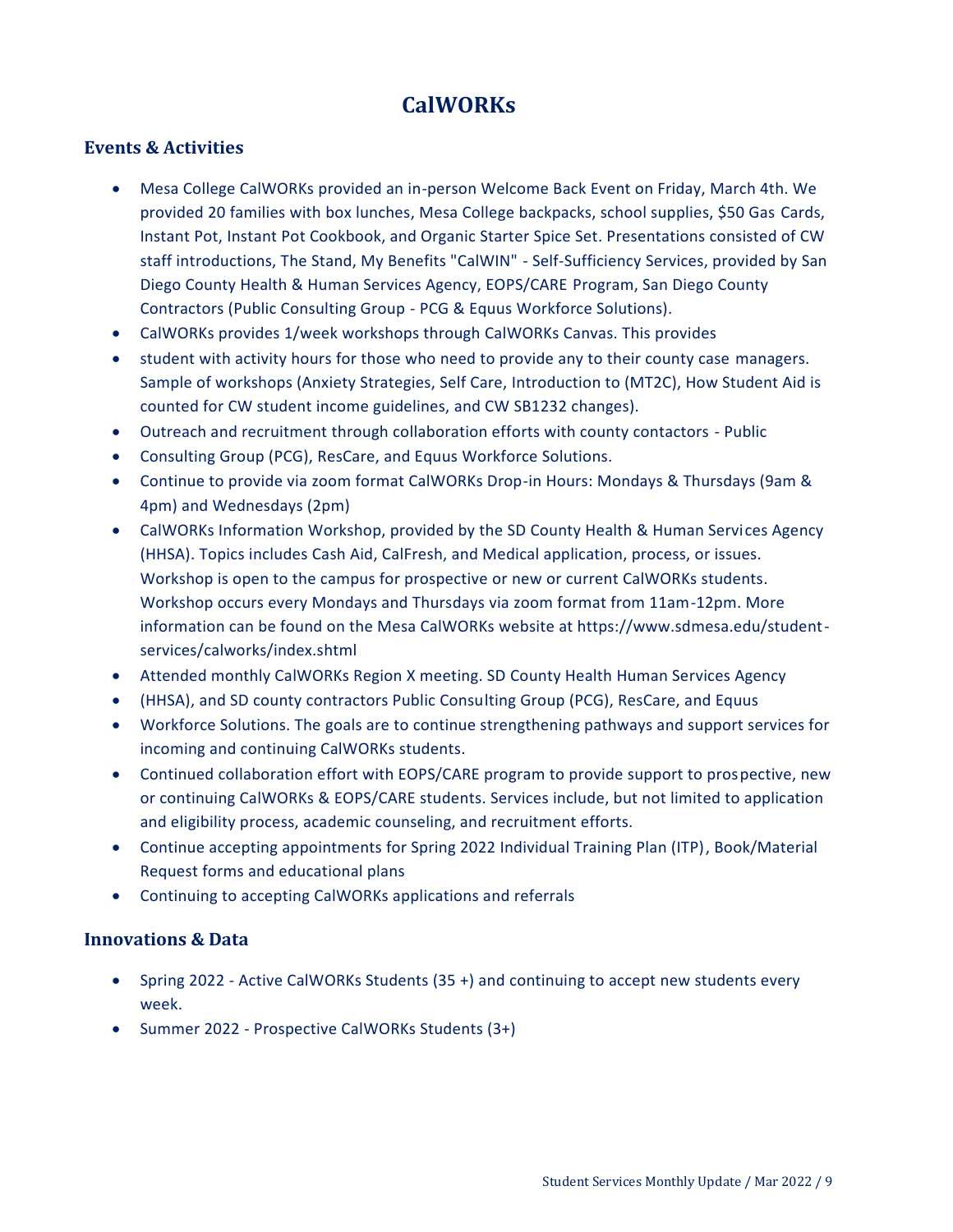### **Policies & Procedures**

 CalWORKs students can continue scheduling a CalWORKs appointments by emailing mesacalworks@sdccd.edu or by calling program phone at 619-388-2709 or by filling out a online google form on the CalWORKs website: [https://docs.google.com/forms/d/e/1FAIpQLSfGeRzRnAvYTNbFL4gs7biz3HsfvsMr5bwvQwy\\_1oi](https://docs.google.com/forms/d/e/1FAIpQLSfGeRzRnAvYTNbFL4gs7biz3HsfvsMr5bwvQwy_1oi01MTsQ/viewform) [01MTsQ/viewform](https://docs.google.com/forms/d/e/1FAIpQLSfGeRzRnAvYTNbFL4gs7biz3HsfvsMr5bwvQwy_1oi01MTsQ/viewform)

### **Student Success Stories**

- Three CalWORKs are awaiting acceptance letters from their 1st university choices.
- One CalWORKs student has been accepted to SDSU!!!!!!!!!!!!!!!!!!!!!

### **Special Recognition**

 A special thank you to all of our awesome Mesa College CalWORKs Counselors (Grace A., Jennifer V., and Van P.) that continuously provide great teamwork and collaboration efforts with multiple campus departments and programs in facilitating meaningful, and helpful information for our CalWORKs students. Continues thank you to our Admin Assistant (Pahua V.) and to our program leader, Larry Maxey for the amazing support you always provide the CalWORKs students and staff.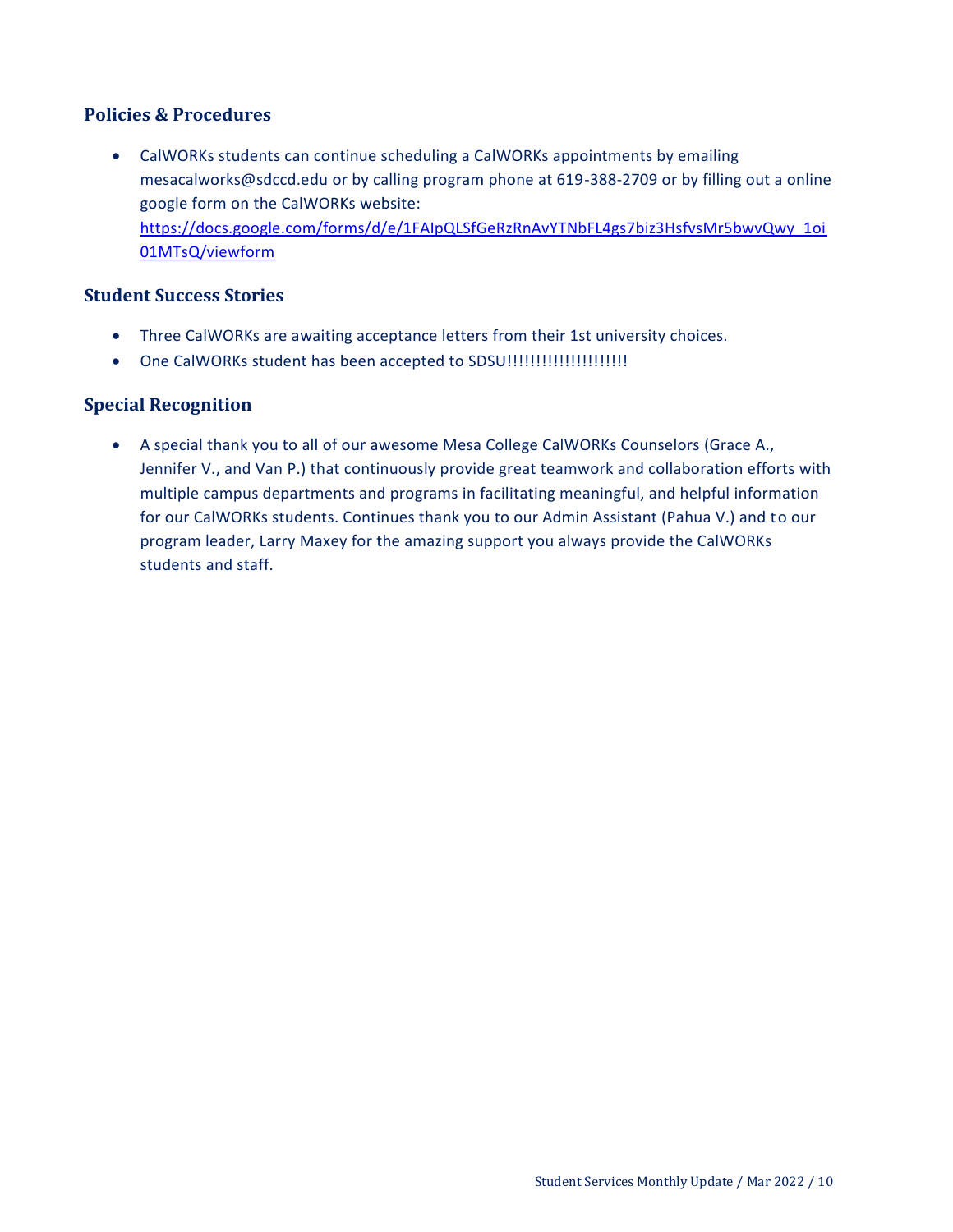# **Career**

# <span id="page-10-0"></span>**Employee Updates**

- Sadie Wager, Career Center Specialist, supported the Madison @ Mesa event by presenting on Overview of Career Services to high school students - about 100 were in attendance.
- In addition, Sadie participated in the MT2C Tutor Training by presenting on an Overview of Career Services.
- Career Counselor/Coordinator, Raquel Sojourner, presented with WBL Coordinator, Katlin Choi on Career Services & WBL to Psych 201-Careers in Psychology classes on March 21st and 23rd.
- Career Counselor/Coordinator, Kristy Carson, is continuing support the efforts of the Handshake implementation

# **Events & Activities**

 The Career Center & WBL, in partnership with San Diego Workforce Partnership, will be hosting a virtual career fair on April 27th from 10:00 a.m. - 1:00 p.m. More details to come on our events page: [https://www.sdmesa.edu/student-services/career-center/career](https://www.sdmesa.edu/student-services/career-center/career-events/index.shtml)[events/index.shtml](https://www.sdmesa.edu/student-services/career-center/career-events/index.shtml)

### **Innovations & Data**

- For additional support and assistance with job searching and preparing application materials, please contact the Career Center at 619-800-3556 to schedule an appointment.
- Handshake, our District-wide NEW student online job board is officially live! Students who attended SDCCD from Spring 2020-Present received and email on March 14, 2022, inviting them to activate their free student account.
- If you are working with a student who is experiencing issues accessing their Handshake activation email, or did not receive an email, please call our department at 619-388-2777 or email us at mesacareer@sdccd.edu, including your name and student ID #.
- Since Handshake has gone live, 1,463 approved employers have activated their accounts and are posting employment opportunities, 376 Mesa students have activated their accounts, and both numbers continue to grow!
- The Career Ambassador's met with 22 students for resume and cover letter assistance. Below are some of the student testimonials:
	- "Jocelyn was very professional and made the process easy and fun. I loved how she helped me with what I needed. Will be making more appointments with her."
	- "Lara did a great job, I feel absolutely ready for applying for jobs."
	- "Jose was patience, encouraging and thorough!"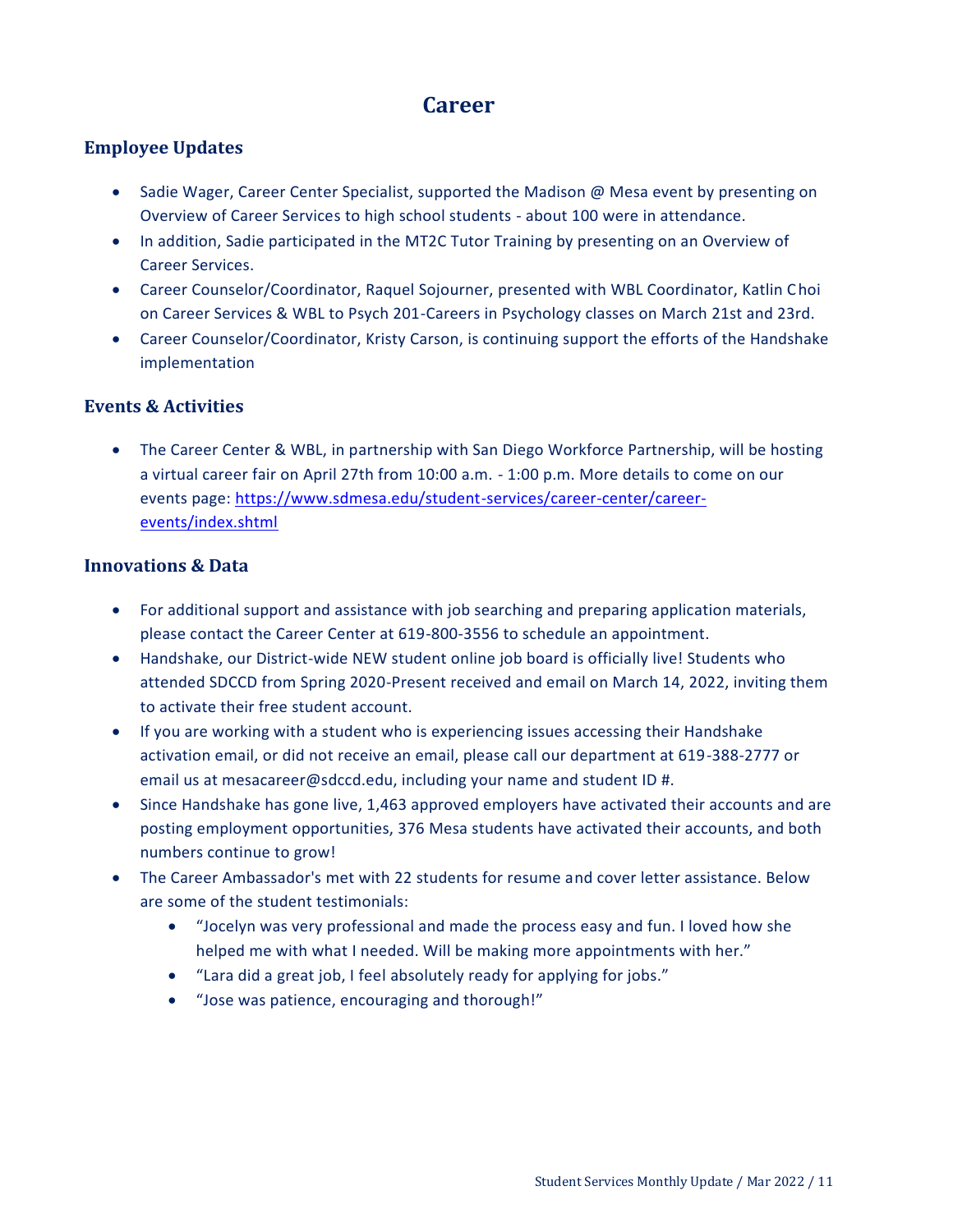### **Policies & Procedures**

 No more google voice! All Career Counseling and Career Ambassador appointments are being held via zoom. Students can schedule Career Counseling and/or Career Ambassador appointments by emailing our department email at mesacareer@sdccd.edu or by calling 619- 388-2777.

# **Special Recognition**

 Ayana Woods, Jocelyn Dorantes, Lara Napasa, Jose Ortega, and Amy Redding for your dedication to the supporting students in the Career Center and redesigning our career materials and website, so they are more student friendly. Thank you for all that you do!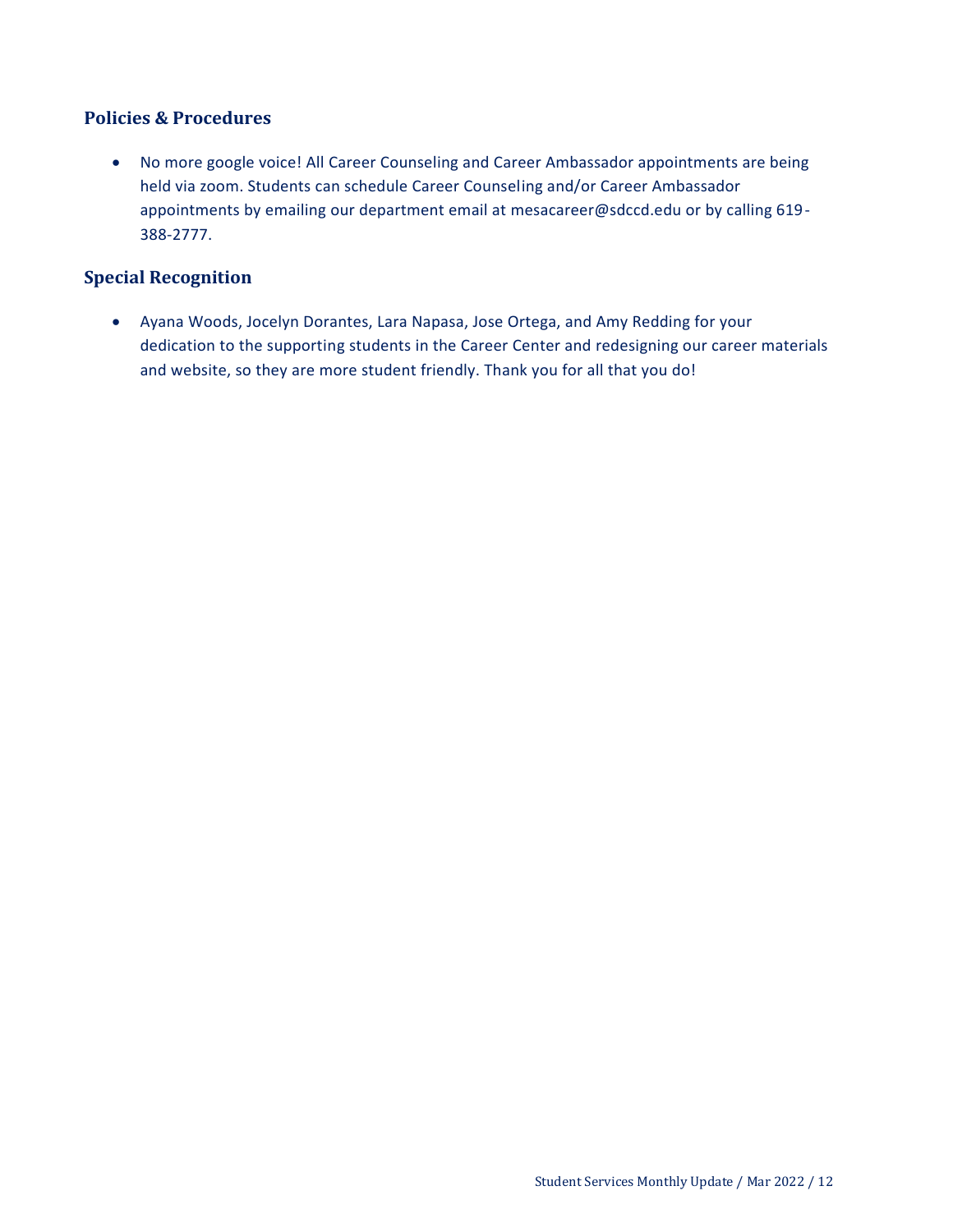# **Counseling**

# <span id="page-12-0"></span>**Events & Activities**

 Throughout the spring semester, Counselors Miriam Pacheco. Kimberly Williams-Kee, and Adam Erlenbusch are presenting workshop topics for Promise Students. Interested Promise Students can sign up at<https://bit.ly/PromiseWorkshops22>

### **Innovations & Data**

 From March 1 to March 16, 2022 the following unduplicated count for drop-ins and appointments are as follows: Drop-ins 632 and Appointments 225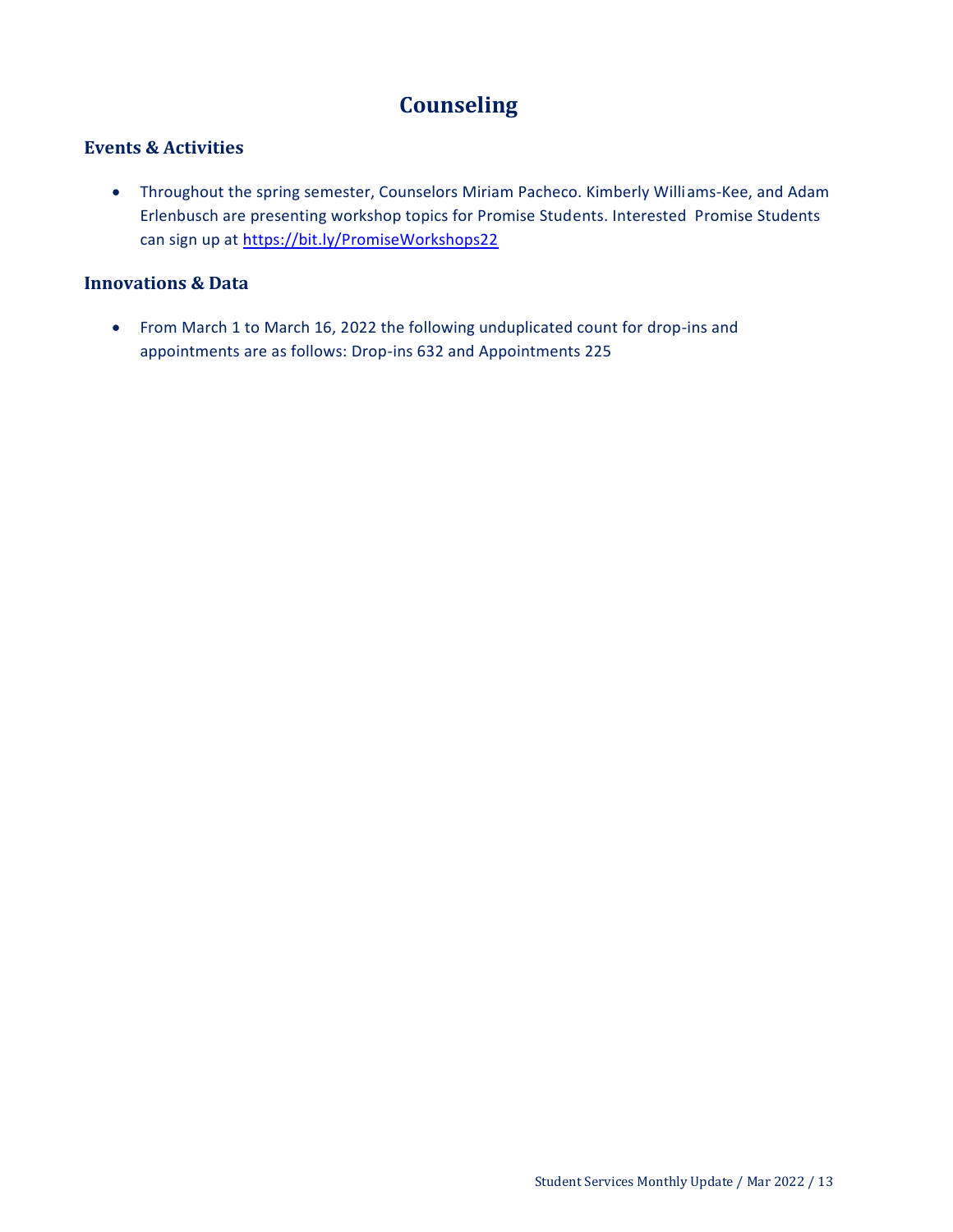# **DSPS**

### <span id="page-13-0"></span>**Events & Activities**

- 3/01-DSPS Coordinator, Erika Higginbotham, attended a legal training workshop hosted by Paul Grossman
- 3/03- DSPS Counselor, Rebekah Corrales attended Inna Kanevsky's presentation regarding the war in Ukraine
- 3/08- the DSPS counseling faculty attended Judy Heumann Disability Rights Lecture
- 3/08-DSPS Counselor, Rebekah Corrales attended Presentation for Gracia Molina de Pick Feminist Lecture Series
- 3/09-DSPS gave an update about the Clockwork program at the Joing School Meeting
- DSPS counselors and staff have been presenting at the CCAP Outreach Informational Nights highlighting DSPS services
- 03/15-DSPS held its first Diverse-Abilities DSPS Club meeting

### **Innovations & Data**

• In March, DSPS processed 64 new student applications; 18 student utilized the online booking form and 90 exams were proctored.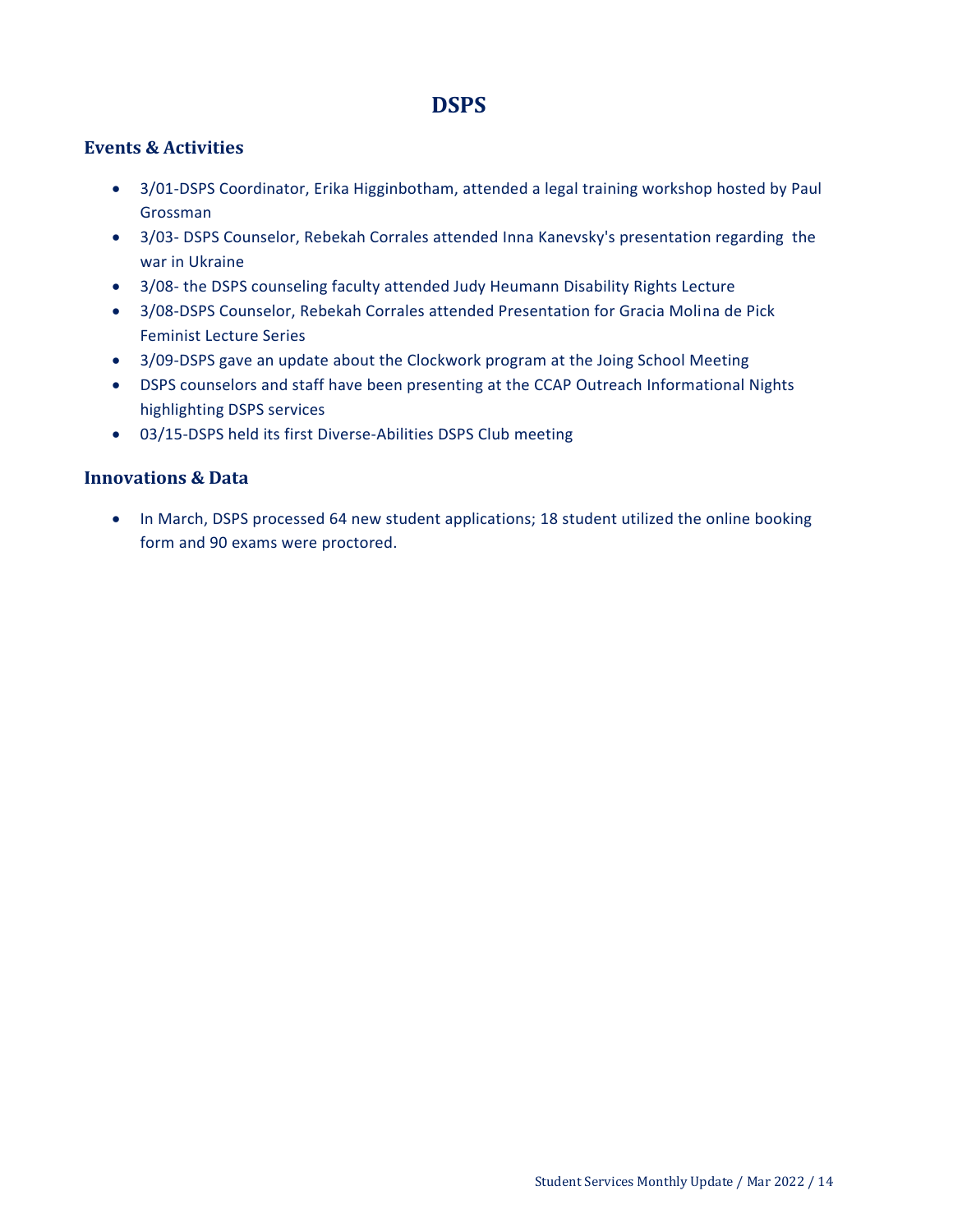# **EOPS & Special Programs**

### <span id="page-14-0"></span>**Events & Activities**

- *Mind Mapping: Improving your Grades Workshop* by EOPS/NextUp Counselor, Melissa Zavala
	- Community Partner Promises2Kids will present about their Guardian Scholars program to NextUp and FAST Scholars
	- NextUp and FAST programs are gearing up for May's Foster Youth Awareness Month and end of the year celebrations
- Mesa College Borderless Scholars has been meeting with City, Miramar, and CE on a weekly basis to plan the District Virtual Conference. The conference, which will take place at City College, will be a hybrid event. Students can attend the conference at either City College or their prospective school. The event will take place on Wednesday, April 20th. Everyone is welcome!
- Number of students getting the gas cards from The Dreamer Resource Center. Also, Borderless Scholars Team issued a Spring 2022 survey for students to opt-in requesting specific supportive services such as: Book Service, School Supplies, Money for Food, Counseling Appointments, Immigration Consultations, and one time Gas Card assistance. The questionnaire was distributed to 505 Borderless Scholars students.

### **Innovations & Data**

- Enhanced our case management onboarding process to more efficiently support students who experienced foster care through the Mesa College and EOPS/NextUp/FAST matriculation process
- To date four NextUp/FAST Scholars have been accepted to CSUF, CSUEB, SDSU and more to come!
	- NextUp/FAST Scholars continuously are becoming eligible for Financial Aid through the appeal process
	- Students are back at the FAST center, strengthening our ability to build community and enhancing student experiences

### **Policies & Procedures**

 Several state senate bills and assembly bills are being crafted to increase the accessibility of community college and high impact services for students who have experienced foster care.

### **Student Stories**

 Two Rising Scholars students accepted to SDSU! Collaboration with SDSU Project Rebound who assisted students with application process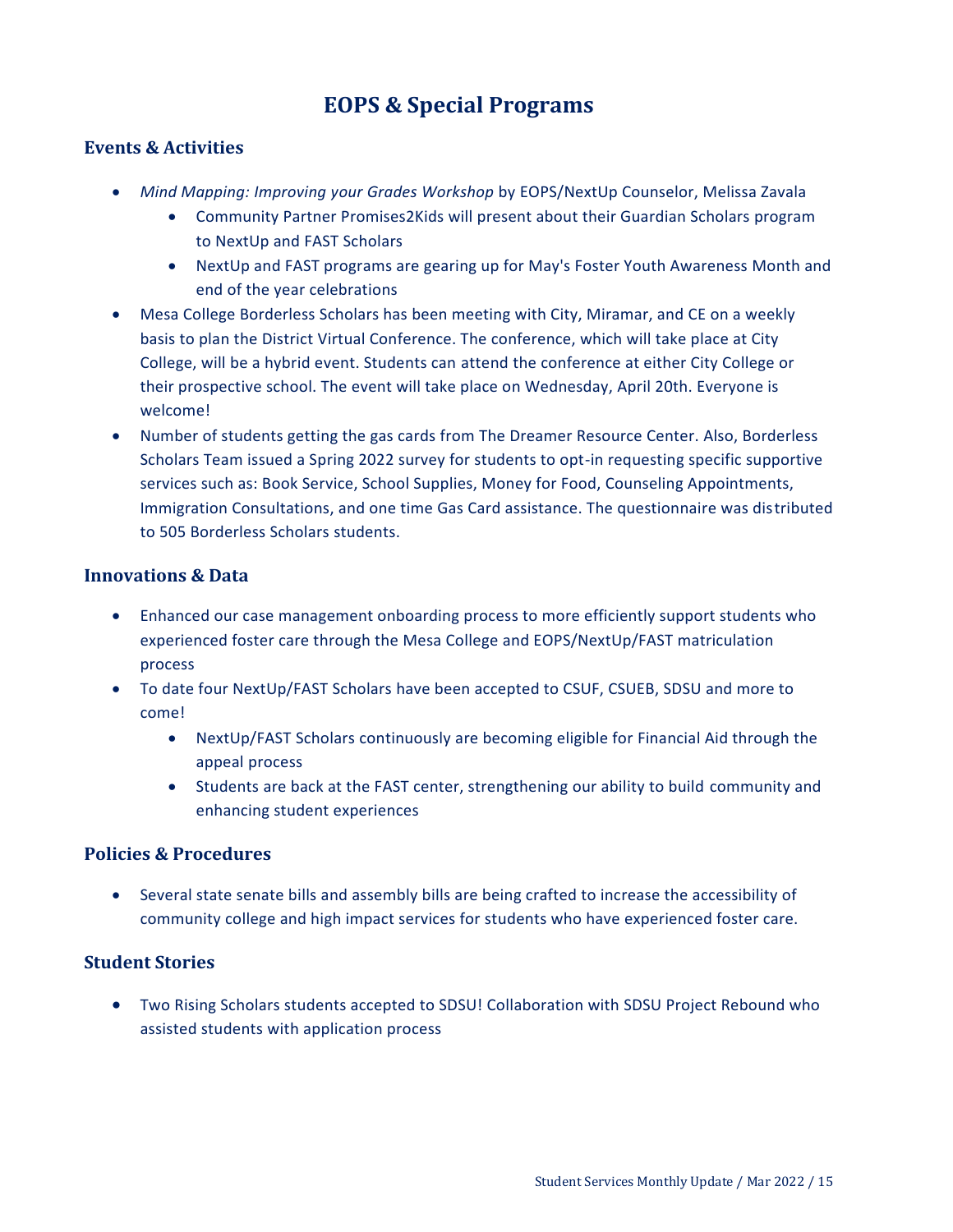# **Special Recognition**

- Shout out to Kristina Carson and Raquel Sojourner for serving as career liaisons for our FAST and NextUp programs- we have already send an increase in our scholars seeking out support with career services
- Shout out to Agustin Rivera for intentionally seeking out students for historically marginalized communities to service as Peer Navigators
- Shout out to our Acting EOPS Director for jumping right into supporting our NextUp and FAST programs!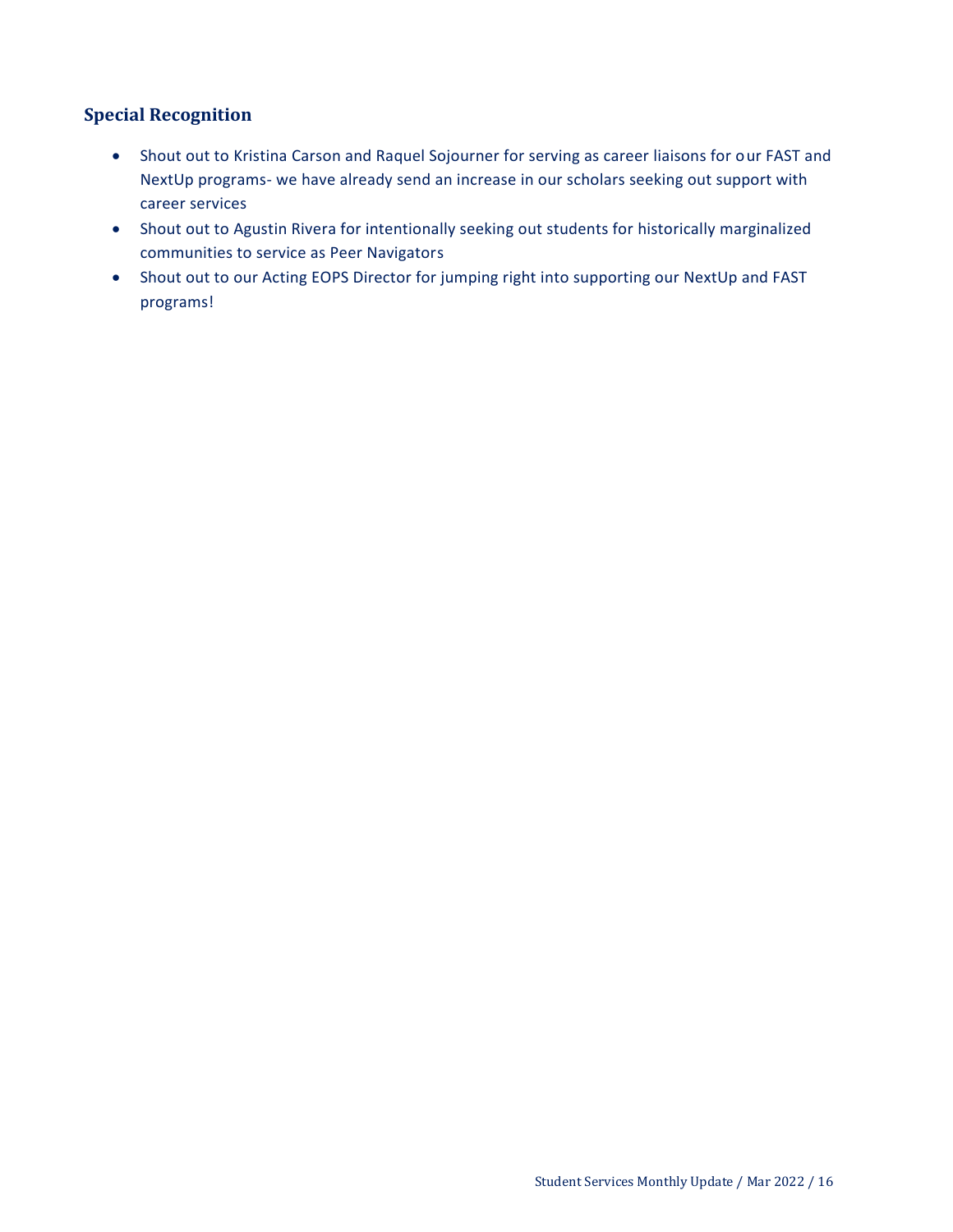# **Evaluations**

### <span id="page-16-0"></span>**Events & Activities**

- The San Diego Mesa College 2022 Commencement Ceremony will be held on campus on May 27th, 2022 AT 4:00 P.M. Students/Faculty/Staff are encouraged to visit the Commencement webpage for updates on details surrounding Commencement Day: <https://www.sdmesa.edu/student-services/commencement/index.shtml>
- Email and mail invitations are sent out in early April to eligible grads who have applied for graduation in summer 2021, fall 2021, spring 2022, and summer 2022.

### **Innovations & Data**

- The Evaluations Team is working on an Evaluations Tool Kit for Campus to support with student petitions, forms, and other evaluations related processes. Stay tuned!
- For any questions related to Evaluations, please contact us at mesaevaluations@sdccd.edu or 619-388-2680. No more google voice (for now).

### **Policies & Procedures**

- Student Petitions: All student petitions and forms are electronic. However, most petitions require students to meet with a Counselor before submitting. Students can find the forms and submit them through our District's Form's and Document's site: [https://www.sdccd.edu/students/forms-and-documents.aspx.](https://www.sdccd.edu/students/forms-and-documents.aspx) For more information on the types of petitions, please visit the Evaluations Student Forms/Academic Petitions here: <https://www.sdmesa.edu/student-services/evaluations/forms-and-petitions.shtml>
- Graduation: Please encourage students to apply for graduation applying for graduation is required for students earning a Degree and/or Certificate of Achievement. Below are the remaining 2021-2022 Apply for Graduation deadlines:
	- April 30, 2022 Deadline to Apply for Graduation and be a Spring 2022 graduate. Students filing after this date will be a Summer 2022 graduate.
	- July 31, 2022 Deadline to Apply for Graduation and be a Summer 2022 graduate. Students filing after this date will be Fall 2022 graduates.
- Students apply for their degree/certificate through their mysdccd portal under the "My Academics" tab. Students should follow deadlines above that align with their path. Please encourage students to meet with a Counselor and apply early. Students can watch this quick tutorial on applying for graduation: https://www.youtube.com/watch?v=eI2S4GGSi7M
- For any questions related to Evaluations, please contact us at mesaevaluations@sdccd.edu or 619-388-2680. No more google voice (for now).

### **Special Recognition**

 Jennifer Park & Deborah Salazar for their dedication to our students and helping them through the student petition process, graduation, and commencement inquiries!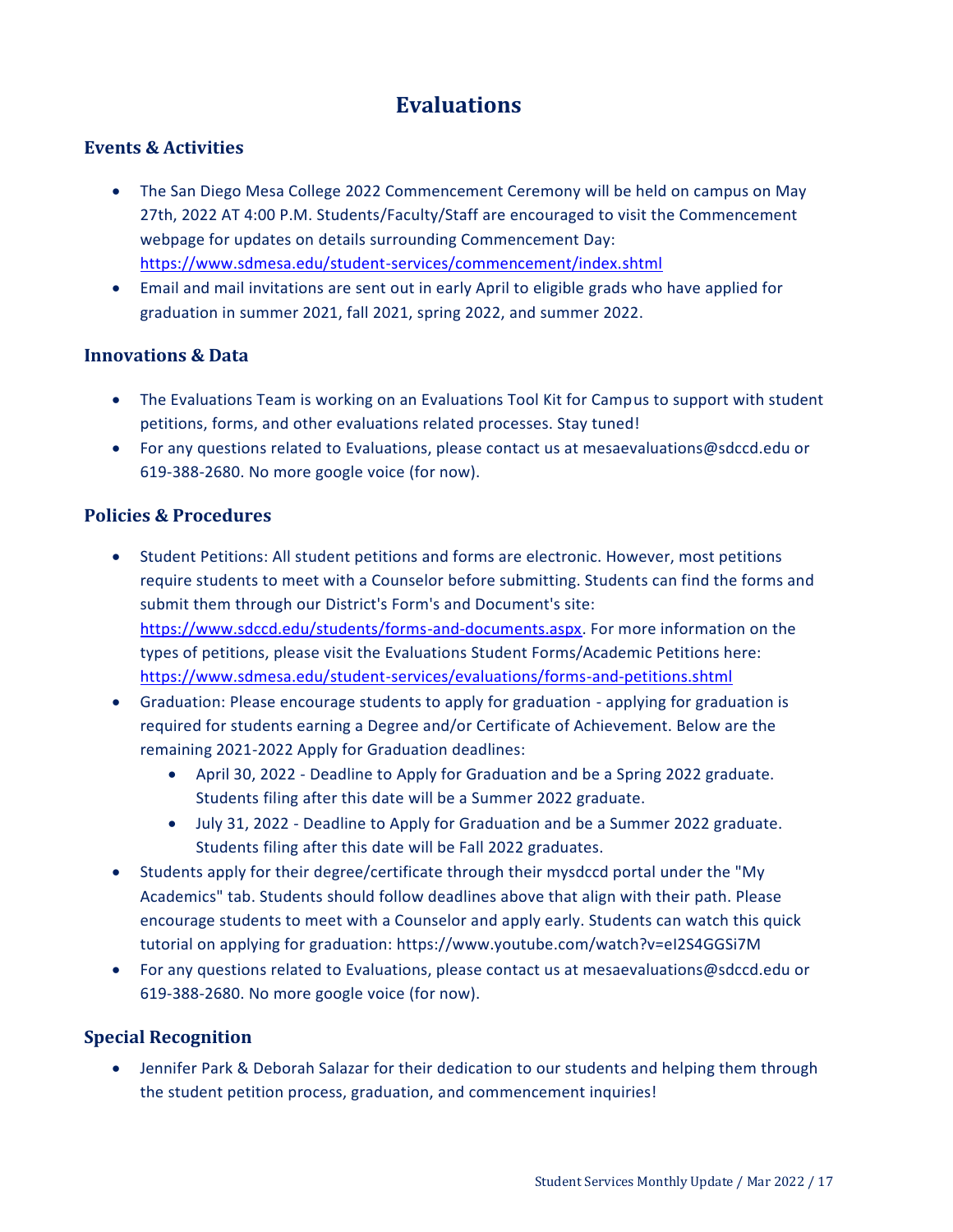# **Financial Aid**

## <span id="page-17-0"></span>**Employee Update**

 March marks the 3 month "anniversary" as Mesa-Financial Aid classified employees for Cecilia Valdez and Joel Vera-Gonzalez.

### **Events & Activities**

 Gilda Maldonado attended the 03/01/2022 "All Financial Aid Director's" CCCCO Conference; between 03/21/2022 and 03/23/2022 Joel Vera, Cecilia Valdez, Jessica Gaffney and Pilar Ezeta attended the CCCCSFAA Conference; Jessica Gaffney continues to contribute to the "Live Chat" services; Skyler hosted 2 on-line SAP Appeal Workshops; Jessica Gaffney attended the Fostering Academic Achievement Nationwide (FAAN) and the Foster Youth Region X meeting; Lawson Kirdrick attended the Male Summit Conference in LA; Jessica, Joel Vera and Gilda Maldonado attended the CA Dream Act Application Bootcamp on-line workshops held on 03/10 and 03/17/2022. Skyler and Julissa attended the Federal Direct Loan Program "Return to Repayment" webinar; Gilda Maldonado participates in the 03/24/2022 webinar for Hispanic Serving Institutions from 11 - 12:30 and Pilar Ezeta will attend the NCAL webinar from 11 - 2 pm) , Gilda will join at 12:30 after the HSI webinar.

#### **Innovations & Data**

 Financial Aid continues to work with D.O. staff on the implementation of Campus Logic for the 22-23 academic year. 6,056 students received \$7.37 M in direct financial refunds of which \$6.75 M were part of the automatic HERFF funds distribution to Pell Grant and/or CCPG Spring 22 registered students . Students received their refunds by check or Direct Deposit. Of the checks mailed in March 76 were returned to the District by the USPS due to wrong/outdated address in our system. From the students who selected or needed to pick-up their refund checks, 47 needed to be cancelled after the SDCCD period of retention at the Student Accounting Office expired and last but not least, 46 student refunds failed to be processed as Direct Deposit due to several routing number issues ranging from "closed account" to unable to locate the account". Of the 46 failed direct deposit refunds 23 (50%) were related to HERFF funds refunds.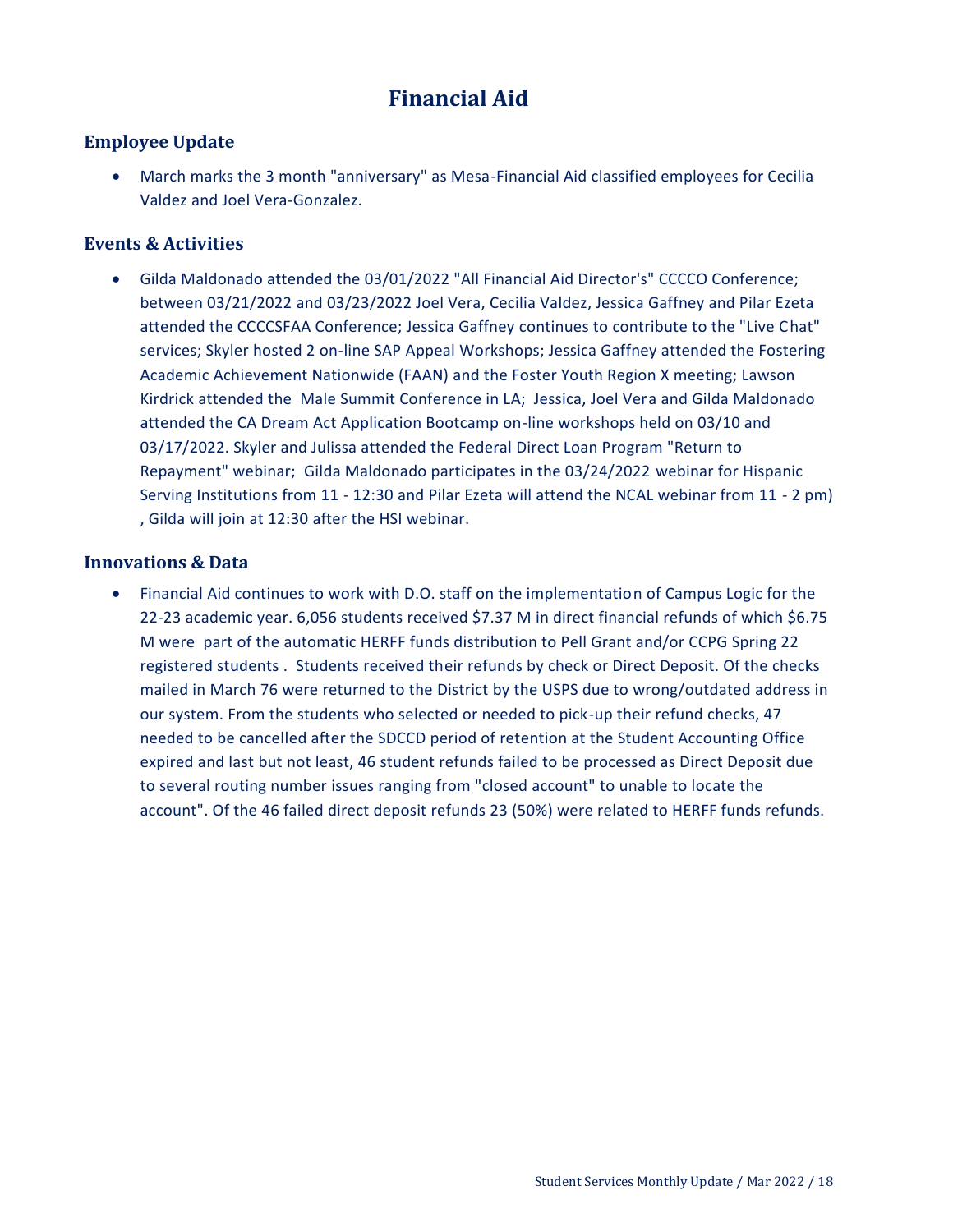# **Outreach & Community Relations**

### <span id="page-18-0"></span>**Events & Activities**

#### **Outreach**

- March 1: Outreach hosted a Financial Aid Workshop at Mark Twain High School. Outreach staff Van Chhum and Delany Lizarraga from Financial Aid assisted over 30 students on completing their financial aid applications for submission.
- March 4: Outreach hosted Madison High School to an all immersive experience at Mesa College. We called this event "Madison at the Mesa" it was a great way to welcome students to Mesa College physically. Over 100 students were provided a welcome by our Dean Miller and broken up into 4 separate groups. The groups participated in a number of workshops: Career Education, Assessment and Outreach, Financial Aid and Promise such as updating their milestones, understanding their career paths, their Financial Aid, and a given a campus tour of the newly renovated campus.
- March 8: Outreach hosted a Pre-Enrollment Workshop at Mark Twain. Outreach staff provided a next steps presentation to students interested in attending Mesa College in the fall followed by an application workshop. Staff supported over thirty students on their Mesa applications and Promise applications.
- March 9: Outreach hosted a Pre-Enrollment Workshop at Clairemont High School. Outreach staff provided a next steps presentation to students interested in attending Mesa College in the fall followed by an application workshop. Staff supported over thirty-five students on their Mesa applications and Promise applications.
- March 10: Outreach in collaboration with the Admissions Department has been providing a series of CCAP presentations. During these sessions, we help students to complete their Admissions application and to learn more about the supplemental application and submission process. We supported Mission Bay High School this month and more are to come!
- March 17: Outreach hosted a Pre-Enrollment Workshop at High Tech High School. Outreach staff provided a next steps presentation to students interested in attending Mesa College in the fall followed by an application workshop. Staff supported over thirty-three students on their Mesa applications and Promise applications.
- March 18: Outreach in collaboration with the Admissions Department has been providing a series of CCAP presentations. During these sessions, we help students to complete their Admissions application and to learn more about the supplemental application and submission process. We supported Madison this month and more are to come!
- March 21: Outreach hosted a Pre-Enrollment Workshop at Mission Bay High School. Outreach staff provided a next steps presentation to students interested in attending Mesa College in the fall followed by an application workshop. Staff supported over 115 students on their Mesa applications and Promise applications.
- March 23: Outreach participated in the SDCCD Roadmap to Success virtual conference. This virtual conference was designed to provide K-12 educators and community partners with important information, resources, and strategies to effectively support students interested in attending San Diego City, Mesa, and/or Miramar College or the San Diego College of Continuing Education. Big THANK YOU to Dr. Luster for providing a warm welcome, Michael Sanders from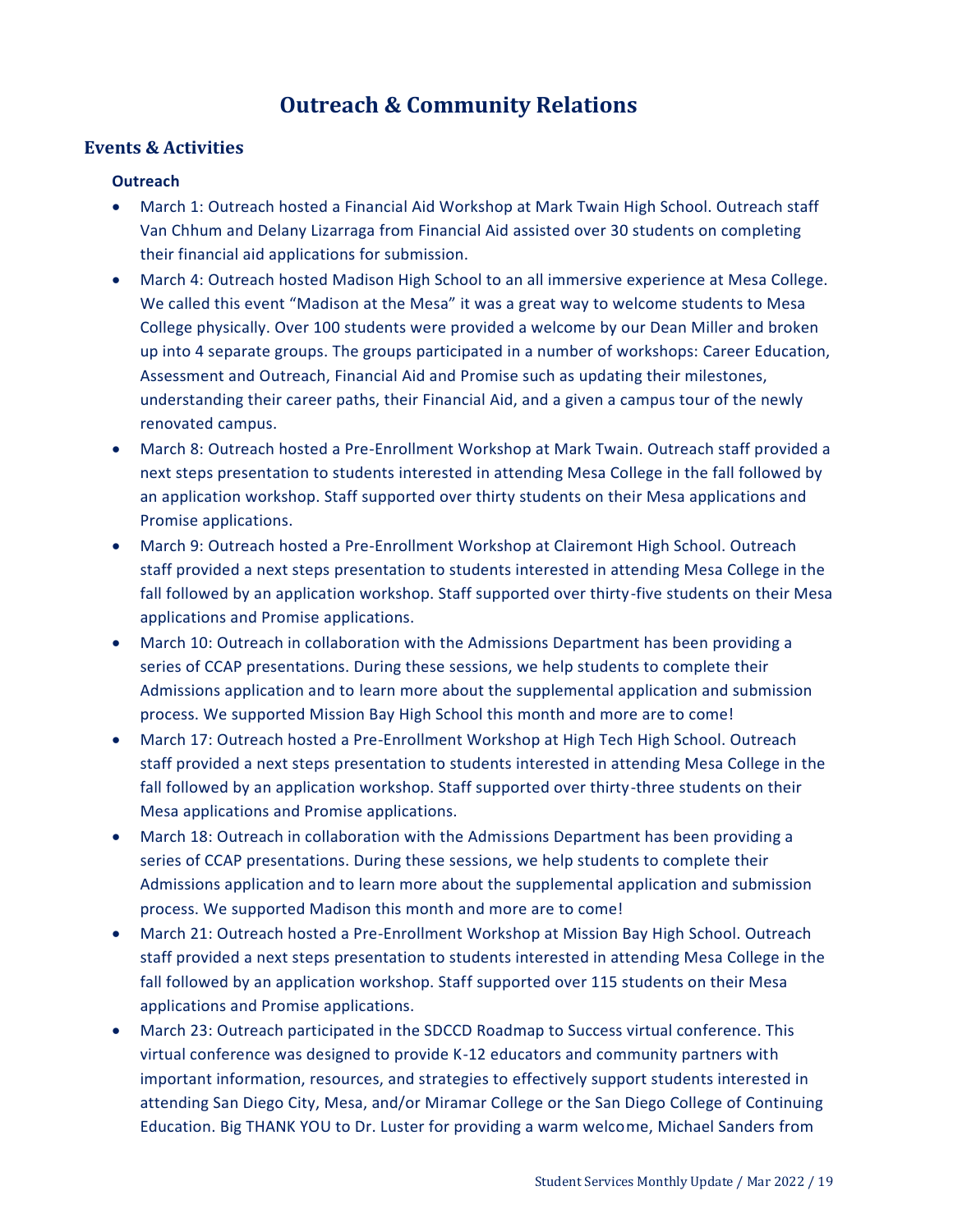Basic Needs, Randall Gambill from Financial Aid, Sahar Mohammadi from Student Affairs, and Nellie Dougherty from EOPS.

- March 24th: Outreach hosted Southwest High School with a comprehensive campus visit. The students were introduced to Mesa College's programs and services and provided with a tour of the culinary arts facility.
- March 24th: Outreach was provided the opportunity to attend Patrick Henry High School Virtual College Fair. Students were able to learn more about what Mesa College has to offer all students.

#### **Promise**

- We hosted an appeal workshop to assist students with submitting an appeal to remain eligible for the Promise program while dropping below the required number of units. 6 students attended the virtual workshop.
	- The Promise program awarded 141 emergency grants in the amount of \$250 and 17 laptops. We hosted a second round of emergency grant applications due March 25.
	- The Promise program presented during the Campus Community Forum on March 22. We shared data and demographics on our most recent cohort of students as well as current initiatives for student engagement and wraparound support.
	- We participated in 4 presentations during Madison at the Mesa and shared San Diego Promise program information with prospective students.
	- Promise Counselors hosted Reintegration and Academic Success workshops for current Promise students.

### **Innovations & Data**

#### **Promise**

- Progress Report forms were sent to current Year 1 students. These self-reported Progress Reports are due April 8.
- We are currently processing appeals submitted to remain eligible for the Promise program while enrolled in less than 12 units during Spring 2022. Students who did not submit an appeal will be dismissed, but may submit an appeal for re-admission to the Promise program.

# **Special Recognition**

- Progress Report forms were sent to current Year 1 students. These self-reported Progress Reports are due April 8.
- Major thanks and gratitude to Promise students Andrew Arevalo, Cesar Avila Jr., and Amanda Silva-Flores for sharing their experiences on the Promise student panel during the Campus Community Forum.
- Outreach Ambassadors Phoebe Truong and Keysy Mendez represented the Promise program for a TikTok campaign coordinated by the District.
- Outreach Ambassador Zain Almansari was accepted to University of New Mexico Cal Poly SLO for Architecture and is eagerly awaiting other admissions decisions.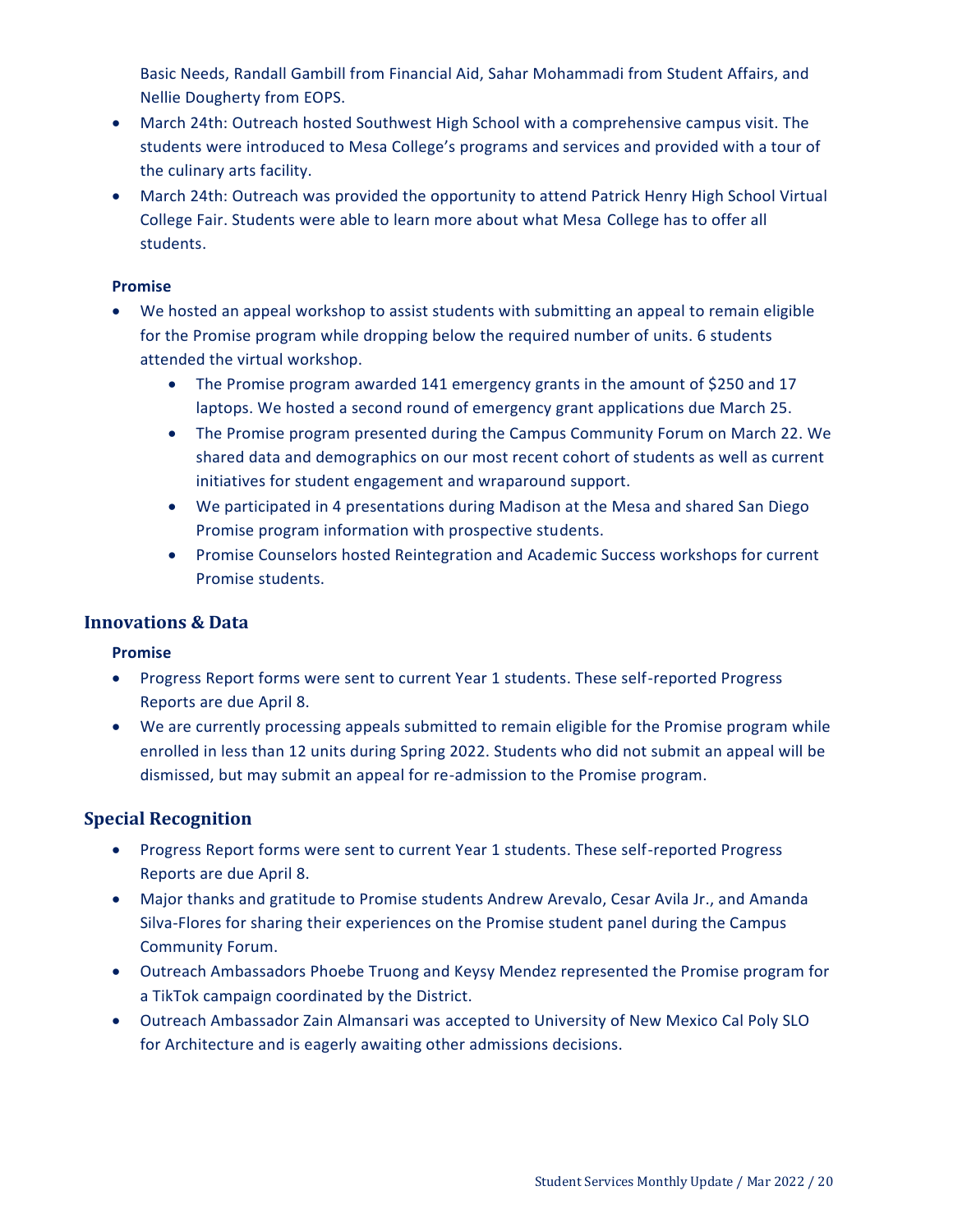# **Student Affairs**

### <span id="page-20-0"></span>**Events & Activities**

#### Spring Reorientation

• In collaboration with the Office of Outreach and many other departments and service areas, Student Affairs was able to offer a targeted Reorientation program to select Mesa College students. The Mesa Reorientation Event was designed to help ease the transition back to campus and included department presentations from SD Promise Program, Career, Transfer, Evaluations, and Basic Needs, as well as campus tours and gift bags with useful supplies. Most notably, students who participated in the Reorientation event became eligible to receive \$500 in assistance funding through the CARES Act (see Student Engagement Funds for more information). In order to accommodate demand and include the maximum number of students, Reorientation was offered in distinct morning and afternoon sections on two separate days, March 2nd and March 3rd.

### Student Engagement Funds

 Student Affairs was granted the unique opportunity to offer students some funds through the CARES Act for participating in certain student engagement activities, which included Club Rush, Reorientation, and applying for scholarships through the Mesa College Foundation. Students participating in the Reorientation event were eligible to receive \$500, while attendees at Club Rush and students who applied to scholarships after attending workshops were eligible to receive \$100. An astounding total of \$160,100 in funds are expected to be distributed to all 473 qualified participants, with the lion's share of \$141,000 going to the 282 students who attended Reorientation.

### Scholarship Updates

• Scholarship review committees met during March to determine their selections, and results are currently being tabulated. Once the final of recipients list is complete, students will be notified by email as to which scholarships they have been awarded. We expect these notifications to go out before the end of the month, but the process of sending award notifications may extend into the month of April due to Spring Break.

#### AS Leadership Retreat Spring 2022

 On Friday, March 11th the Associated Students hosted an in person AS Legislative & Advocacy Leadership Retreat. This was an exceptional opportunity for continuing and new student leaders on the Associated Students to connect, collaborate and plan for the semester. Workshops included advocacy, goal setting, restorative practices and team buildin

### **Student Success Stories**

 Natalie Spilman, ICC President was accepted to SDSU! The season of college acceptance is quickly approaching and we love this time of the year.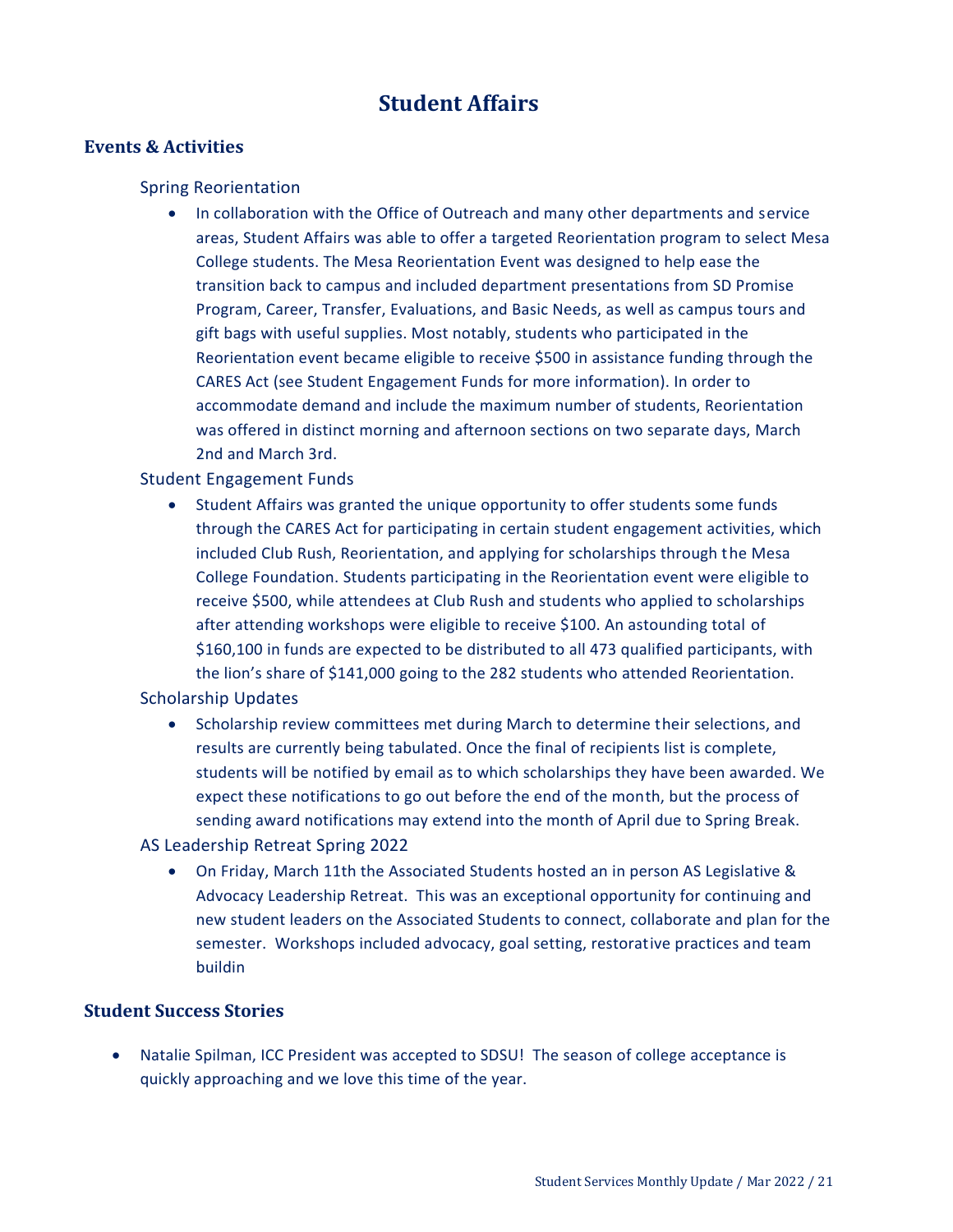# **Special Recognition**

- Special THANK YOU to the Outreach Team that included Karla Trutna, Donnaly Atajar and the awesome student leaders. They hosted the College Community Forum on Tuesday, March 22nd. The program was engaging, insightful and high spirited. The team shared information on the Promise program, the data, the impact and student testimonials.
- Thank you for always rising to the top and exceeding the standards. You do it with excellence.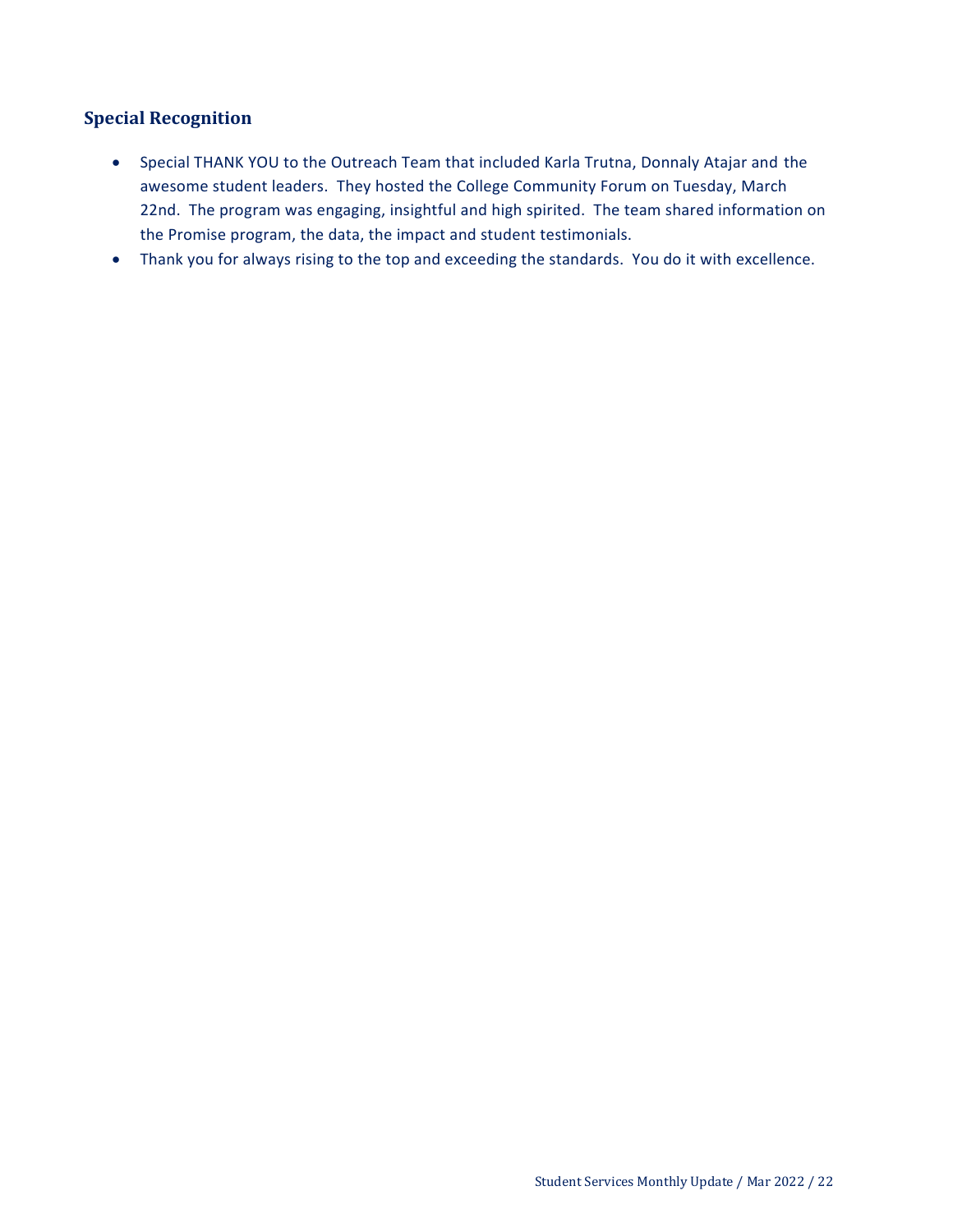# **Student Development**

### <span id="page-22-0"></span>**Events & Activities**

 Dean of Student Development worked with Jacqueline Collins and McKinley Fitzpatrick to organize the orientation video shoot scheduled for March 16 and March 17.

### **Special Recognition**

- Many thanks to the following individuals who helped with the orientation video shoot: Carlos Wales for assisting with the screening process, Karla Trutna, Alexi Balaguer, Olivia Picolla, Vicki Hernandez, and Sade Burrell for helping identify students who can participate in the project. Jennifer Kearns for helping with the process, and Andy MacNeill for allowing us to use the LOFT to record the testimonials.
- Thanks to the following individuals for their participation: Charlie Shimazaki, Jordan Agricula, Alexandro Rodriguez, Jocelyn Dorantes, Daniella Castellanos, Kaileykielle Hoga, Jose Ortega, Raquel Sojourner, Jacqueline Collins, Fabiola Beas, Rodd Brisson, and Marquita Scott. Their participation allowed us to ensure representation of the various programs and services, many of which our students will be happy to learn about.
- Thank you to Pahua Vang and Cathy Palestini for providing Dean of Student Development with assistance.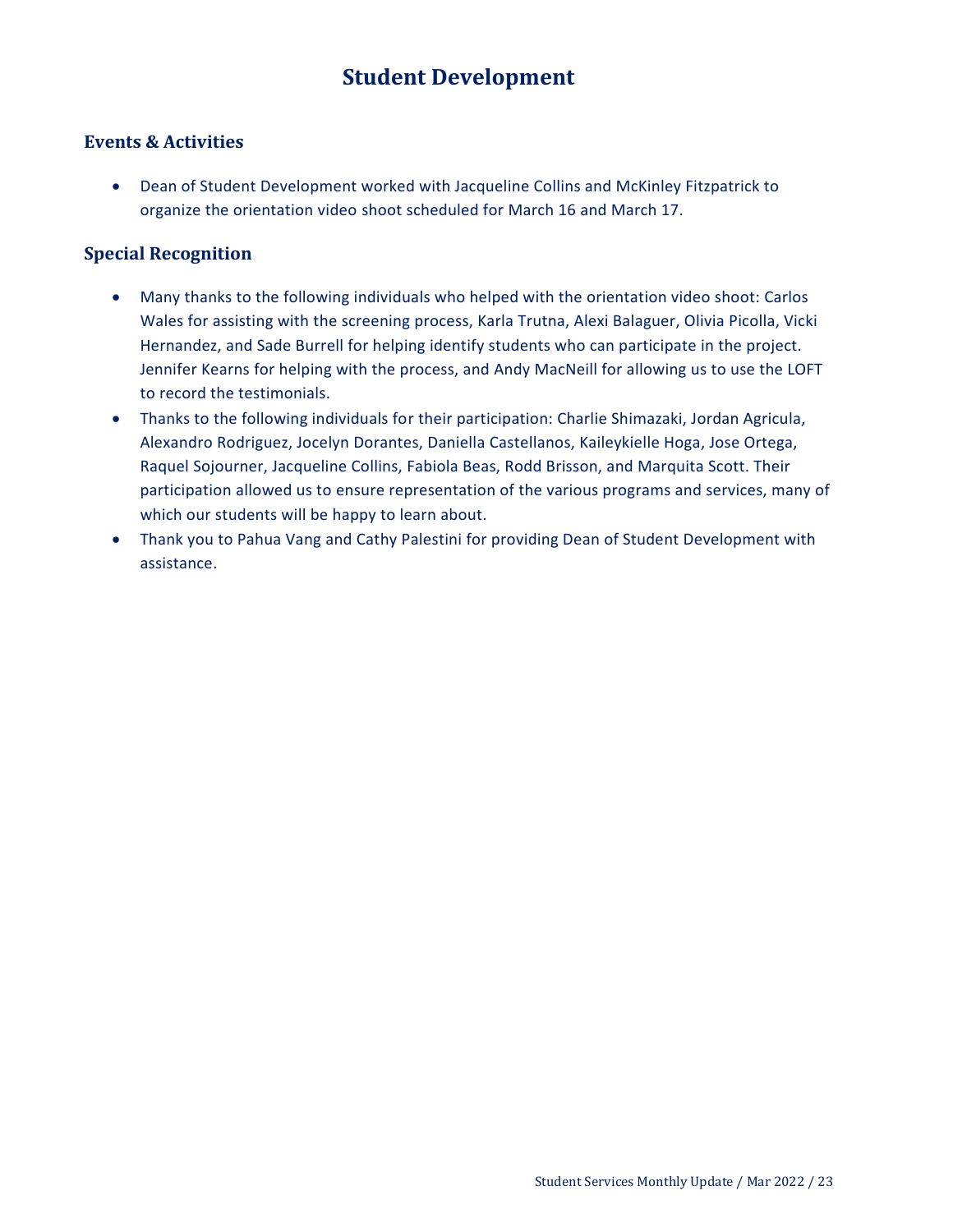# **Student Health Services**

### <span id="page-23-0"></span>**Events & Activities**

- Mesa Cares: Listening Circle Drop-in for the crisis happening in Ukraine facilitated by Linda-Gibbins Croft, LCSW provided a virtual space to share thoughts and feelings. Student Health is here to offer support to all students who are affected by the ongoing global events.
- Facilitator John Guinn, LMFT not only provided service towards the weekly Grief and Resilience student support group for all students to talk about what is happening in our daily life dealing with grief. He provided additional Grief group for the culinary arts program this month.
- Linda Gibbins-Croft, LCSW facilitated a new workshop to support students on addiction to social media, dating apps, porn, video games and more. This workshop provided information on how these addictions affect time management, dopamine and pleasure. Linda reviewed different ways to take control of this addiction, create a workable self-care plan, time-management to notice when an app, social media or video games are taking over your life.
- Linda facilitated the popular virtual workshop to both students and professors: Learn about Depression. She presented information about what depression looks like, how depression is different from feeling a little sad, what actions can students take for self-help, and where can students get help and support.
- Active Minds: Book Club successfully finished their spring semester book, Turtles All the Way Down by John Green. Active Minds are seeking more members to join the club, which meets every Friday at 2:00 pm.
- Student Health supported Professor Veronica Gerace and her social behavior class by providing every student an e-book of Saving Grace: Speak Your Truth, Stay Centered, and Learn to Coexist with People Who Drive You Nuts, by Kirsten Powers.
- Suzanne Khambata FNP attended the County of San Diego Tuberculosis Elimination Initiative School/Colleges/University meeting. Suzanne is the Co-Chair of this committee that aims at Zero TB cases on campus. Highlights included a report by Suzanne on a Peer Educator position to assist in Tuberculosis Education at Mesa. Sarah Cadorette RN, Doctoral FNP Student at the University of San Diego is creating a Peer Education program for TB Elimination in conjunction with the County of San Diego Health and Human Services.

### **Innovations & Data**

 Student Health is continuing to learn and update the electronic health records. With data collected through Medicat, Student Health served 123 students through telehealth mental health services. Medical services were available to all students for in-person and tele health appointments. With total 384 services to students, including in-person appointments, tele health appointments and front office services.

### **Policies & Procedures**

 Linda attended Transition Age Youth (TAY) Behavioral Health Services Council meeting provided by the County of San Diego, Health and Human Services Agency about Adult Mental Health.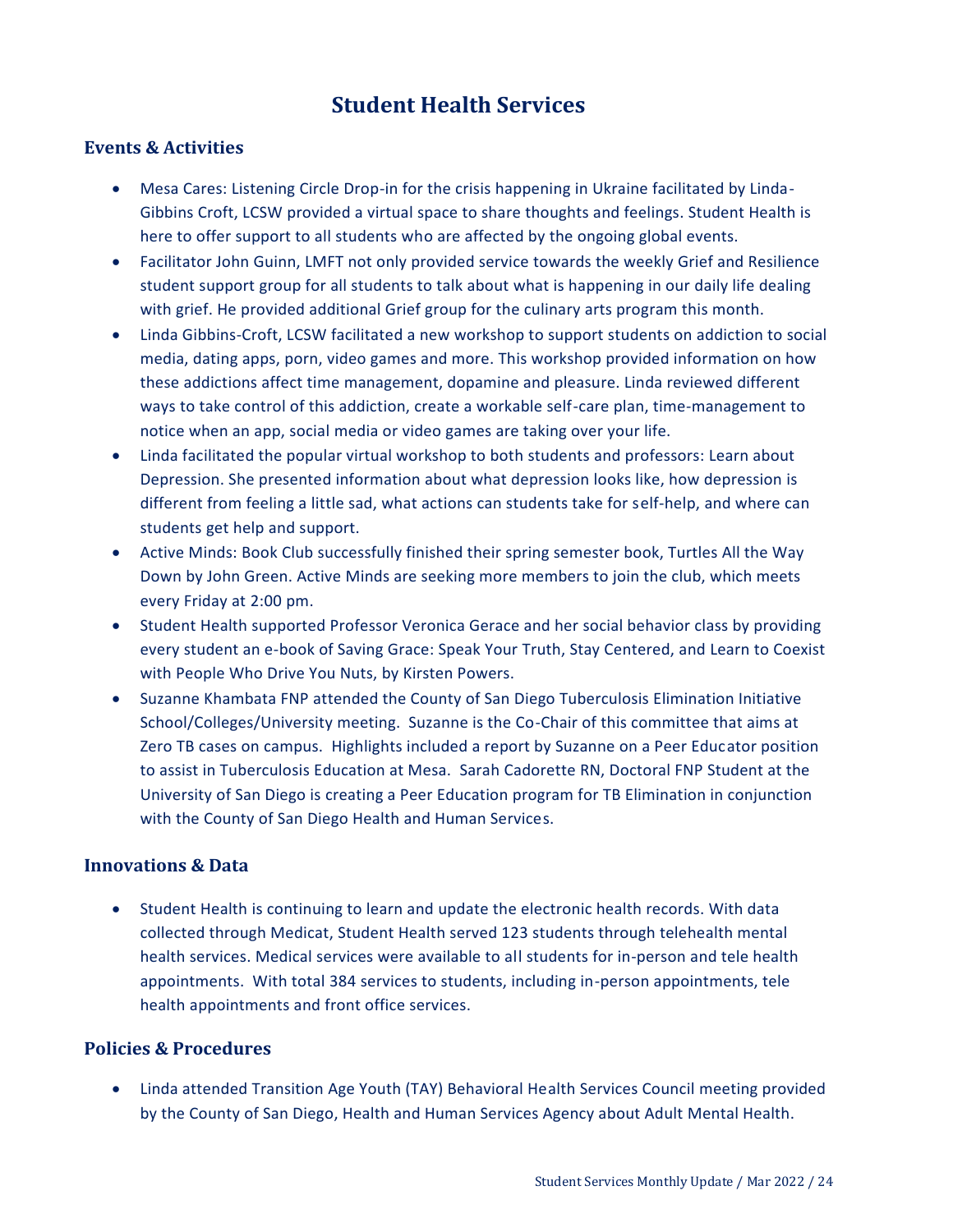# **Student Success & Equity**

### <span id="page-24-0"></span>**Employee Updates**

- Alexi Balaguer is serving as Acting Supervisor for the AVANZA Engagement Center & CRUISE Programs.
- Sade Burrell is serving as Acting Director for EOPS/TRIO Programs.
- Lucio Lira has been appointed to serve as the Pride Center Coordinator (Adjunct Counselor).
- Jordan Nash has been hired to serve as the "Black Leadership Fellow" (Project Assistant) reporting directly to Dean Maxey

# **Special Recognition**

 Special Recognition to Sade Burrell & Alexi Balaguer for their exceptional leadership transitioning into new roles.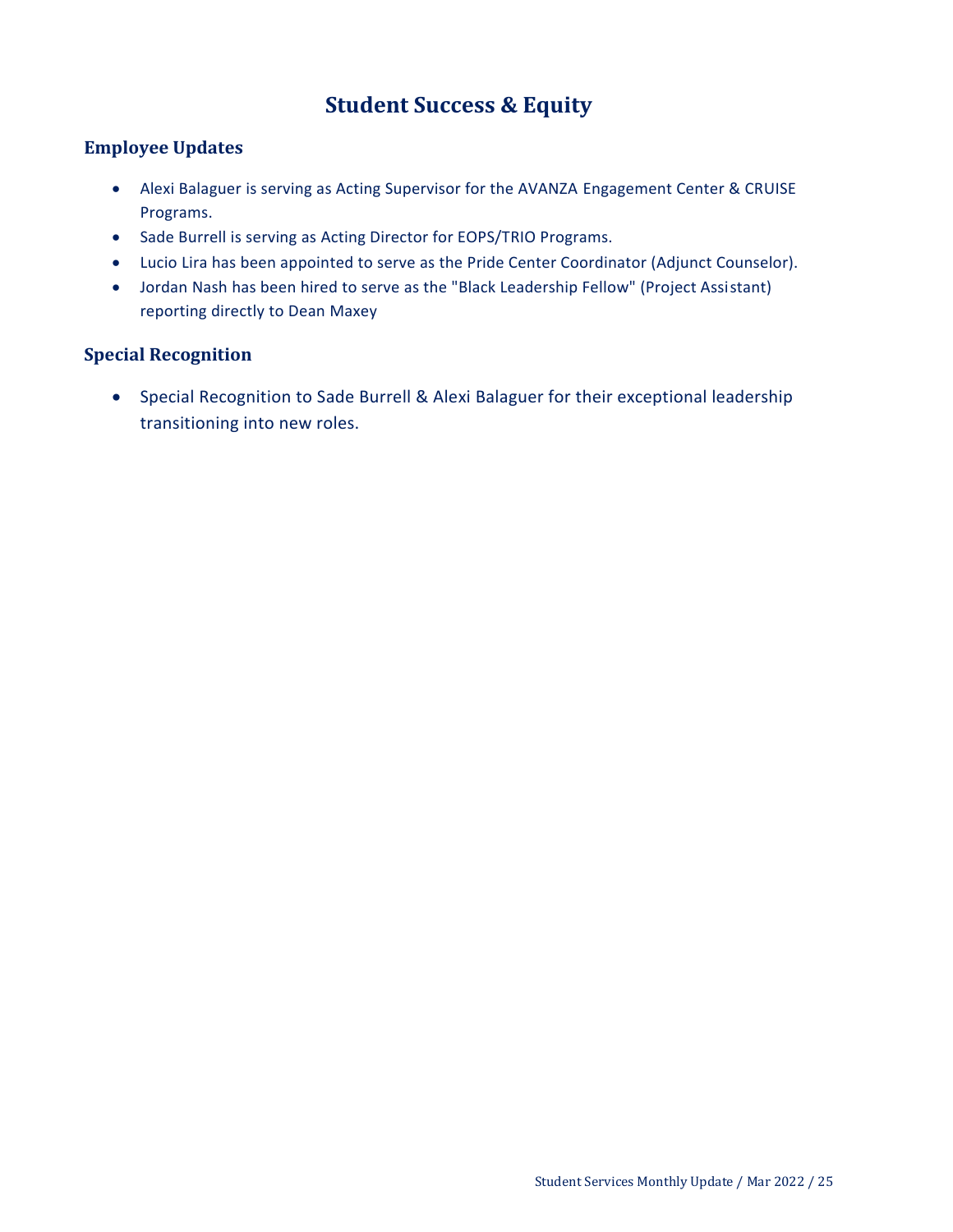# **Transfer**

#### <span id="page-25-0"></span>**Events & Activities**

 Welcome back Transfer Adjunct Counselor Mary Garcia from maternity leave. We missed Mary and are happy to have her back as she completes our Transfer Team.

#### **Events & Activities**

• The Transfer Center is working on the dual goals of supporting Fall 2022 transfer students as well as preparing students for fall 2023 transfer and beyond. We are hosting daily transfer talks as well as meeting with students in appointments and drop ins.

#### **Innovations & Data**

| <b>Transfer Center Data</b>               | <b>Feb 23-Mar 23</b>                   |
|-------------------------------------------|----------------------------------------|
| <b>Counselor Drop-In Appointments: 52</b> | <b>Classroom Presentations: 1</b>      |
| <b>Counselor Additional Contact: 490</b>  | <b>Transfer Talks: 16</b>              |
| <b>Transfer Center Drop-ins: 97</b>       | <b>Transfer Talks Participants: 54</b> |
| <b>Chat Bot Conversations: 13</b>         |                                        |

#### **Policies & Procedures**

- The Transfer Center GoogleVoice and email have been discontinued. Please send students to our webpage for current contact information and for full host of Mesa events in addition to University Representative visits for spring of 2022. Please send students to our webpage to inform us of their admissions notifications. We are gathering their information to share Next Steps Spring Admissions Events as well as participants in the Transfer Recognition Spotlight Video. [https://docs.google.com/forms/d/e/1FAIpQLSfnaXQjCuFC-](https://docs.google.com/forms/d/e/1FAIpQLSfnaXQjCuFC-ZGseUzNDJL1O9RdI18pBZMp6qqXaHK4ddgEcQ/viewform)[ZGseUzNDJL1O9RdI18pBZMp6qqXaHK4ddgEcQ/viewform](https://docs.google.com/forms/d/e/1FAIpQLSfnaXQjCuFC-ZGseUzNDJL1O9RdI18pBZMp6qqXaHK4ddgEcQ/viewform)
- Sent out SLO surveys assessing our programs and services. Using AS funds to purchase 4 gift cards for the opportunity drawing.

### **Student Success Stories**

Smile season is here! Transfer admission notifications are trickling in.

### **Special Recognition**

 Congratulations Mesa Transfer students for the hard work and grit displayed during the pandemic! We love Transfer students.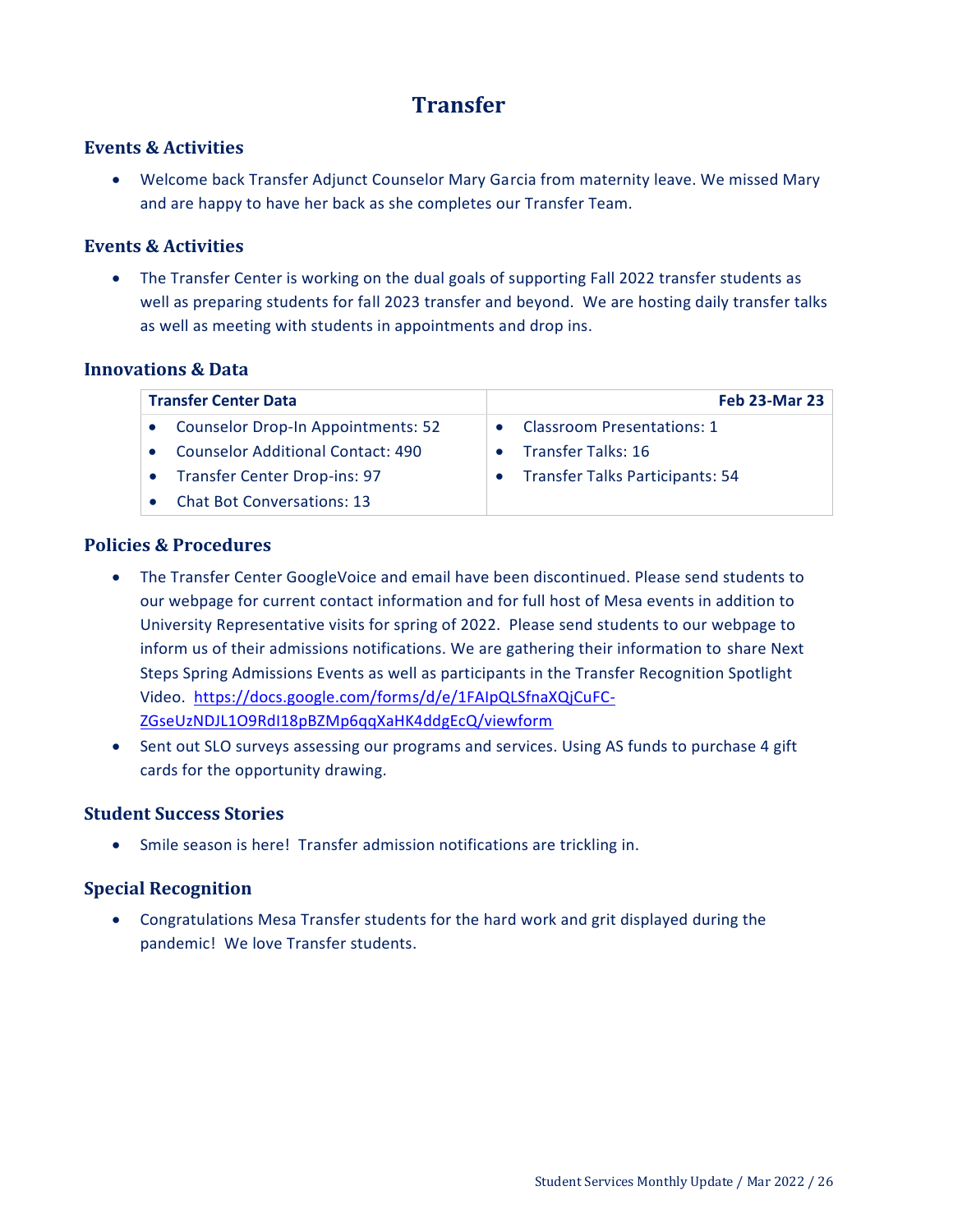# **Veterans**

# <span id="page-26-0"></span>**Events & Activities**

- Met with UC Riverside to discuss future visits to Mesa to speak with our student veterans.
- Met with TCE about collaborations for the semester regarding resume writing and workshops. Also discussed presenting at our Chow at the VSC event in April
- Participated in the New Faculty Institute, presented of services and resources of the Veterans Success Center

### **Innovations & Data**

- Mesa College has been designated a Gold status Military Friendly School for the Large Public College Category for the 2022-2023 school year.
- The office had over 300 communications with students, this is via email, phone and in person.

### **Policies & Procedures**

 We have been working with the district regarding the changes to the 85/15 rule for reporting to the VA.

### **Special Recognition**

 Thank you to Mesa Student Services and the Veterans and Records teams for all you have done and continue to do for student veterans.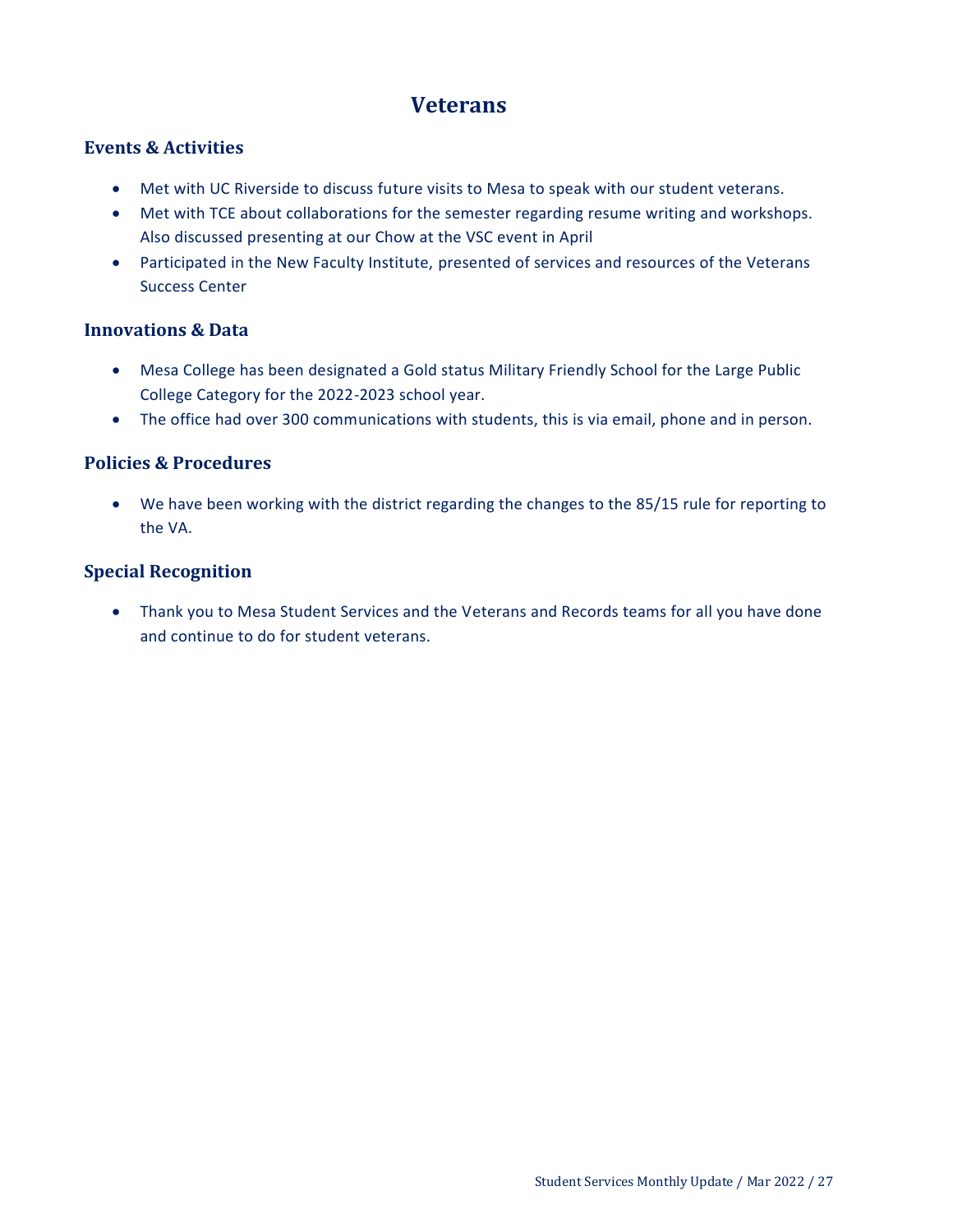# **Vice President Student Services**

### <span id="page-27-0"></span>**Employee Updates**

 Congratulations to Trina Larson for being SDCCD's nominee for the California Community Colleges Classified Employee of the Year Award. Trina's nomination was ratified at the March 24th Board of Trustee meeting.

### **Events & Activities**

- Our March 2022 Mesa Student Services Council Meeting focused on our Return to Campus, Remote Work Policy, New Student Equity Plan and a CalWORK's presentation. [Agenda &](https://www.sdmesa.edu/about-mesa/governance/committees/student-services-agendas-minutes-and-documents/student-services-agendas-minutes.shtml)  [Minutes page](https://www.sdmesa.edu/about-mesa/governance/committees/student-services-agendas-minutes-and-documents/student-services-agendas-minutes.shtml)
- M&M celebrated international Pi Day (3.14) on Monday, March 14th. Student Services employees had the opportunity to stop by in-person at the ASG Conference Room to grab a slice of pie and mingle with colleagues since returning to campus for operations Monday through Friday in Student Services.
- In partnership Administrative Services, Student Affairs and Student Health, hosted a Booster Clinic on March 17, 2022. A part of the campaign includes \$100 incentives for students who upload their Booster Information into our system by April 1, 2022.
- In partnership with Administrative Services and Student Affairs, distributed Antigen Self-Test Kits encouraging students to pick up free test kits and test before they come to campus from Spring Break.
- VP Hands presented at the following events
	- Reorientation events
	- A2Mend 15th Annual African American Male Summit
	- Ujamaa: Re-imagining the Dream: Panelist
	- Campus Community Forum
	- #EquityChat with Equity Avengers Pamela Luster and Keith Curry
	- Pathways to Equity Conference: Inspecting with we Expect for Black Students
- VP Hands attended/participated in the following activities/events
	- Disability Awareness Month Activities
	- Women's History Month Activities
	- 11th Annual Gracia Molina de Pick Feminist Lecture Series
	- Barrio Station 52nd "Virtual" Anniversary Benefit Dinner
	- Special Joint Board Meeting w SDCCD and SDUSD
- VP Hands attended the following webinars/professional learning opportunities
	- 2022 System Webinars: Chancellor's Office
	- Equitable and Complete Messaging and Communication to Guide Student Enrollment

### **Innovations & Data**

 Automatically Awarded \$6,778,800 in HEERF Emergency Relief Grants to 5,649 Mesa College Pell Grant & CCPG recipients. Students received \$1200 awards. Launched an Edquity Campaign for all other students to apply.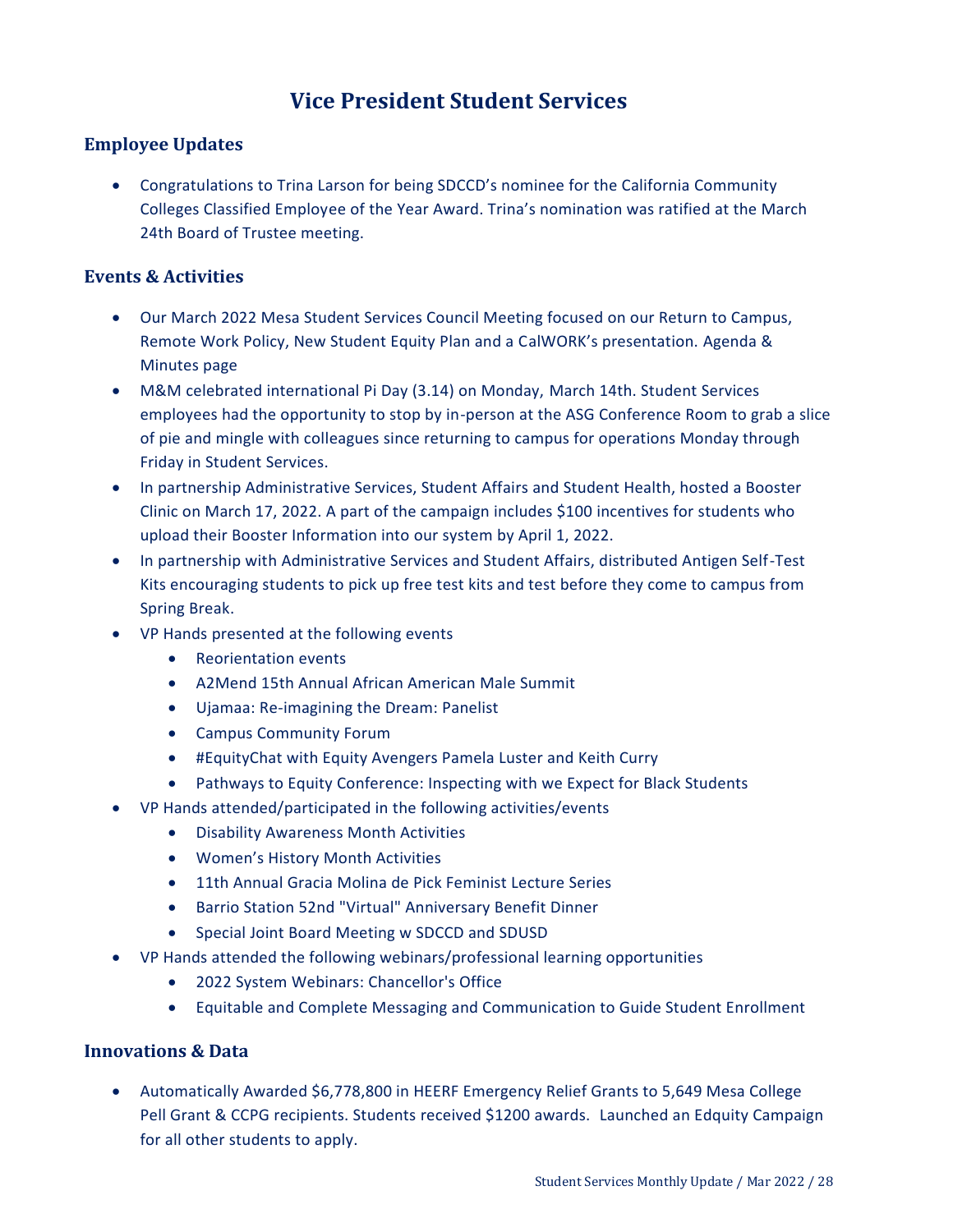- In partnership with District, all students who enrolled for Fall 2021 classes but have not continued taking courses in Spring 2022 (for Mesa that's 4670 students) will receive a survey. The survey will seek information on why students have chosen not to continue their studies and what we can do to get them back. Students who respond will be eligible to receive a \$50 Gift Card.
- Partnered with ConexED to get a group registration for Mesa counselors to take the ConexED Counselor: Level 1 Certification course for FREE.
- 16 participants from various departments (Outreach, Admissions, DSPS, Veteran Services, Student Affairs, Counseling, The Stand, CalWorks, Testing/Assessment) attended the KIC Scanner training. Special thanks to librarian Sean Flores for providing the training session to our team!
- [Mesa Journeys progress update video](https://drive.google.com/file/d/1QMicSi0dXTroWp0s-l21Tc2fCgsKsHuq/view?usp=sharing) for Mesa Pathways
- [Jumpstart website](https://www.sdmesa.edu/campus-life/jumpstart.shtml) is live! Students can register for the event, check out workshop descriptions, and visit our virtual resource fair.
- [Raza Grad registration site](https://www.sdmesa.edu/academics/schools-departments/chicano-studies/raza-celebration.shtml) is launched. Students can register for the event and upload pictures for a slideshow.
- Updated "[Getting Started](https://www.sdmesa.edu/student-services/student-athlete-support-services/getting-started.shtml)" steps for Mesa Academics and Athletics Program.
- Live Chat stats March 2022:
	- 1148 Automated Responses provided by Olympia Virtual Chat
	- 156 Students assisted by Mesa Live Agents
	- Mesa Journeys Newsletter March issues
		- **[Mar. Issue #1](https://drive.google.com/file/d/1pUWigsjM9mrH1dsw9YF6cnaygN6zcnVF/view?usp=sharing)**
		- **[Mar. Issue #2](https://drive.google.com/file/d/1bzEzWi7GLj9Rhyht8VqEQ6fex-zZ2SGt/view?usp=sharing)**
- Want to include your announcements in the Mesa Journeys Newsletter? Please send it to: [mesajourneys@gmail.com](mailto:mesajourneys@gmail.com)
- Contact Charlie Lieu at [clieu@sdccd.edu](mailto:clieu@sdccd.edu) if you have any questions
- QLess Data

| Category   | Arrived | Removed        | Left | $No-$<br>Show |
|------------|---------|----------------|------|---------------|
| $1-Mar-22$ | 323     | 2              | 4    | 5             |
| 7-Mar-22   | 414     | ი              | 3    | 13            |
| 14-Mar-22  | 462     | 1              | 6    | 10            |
| 21-Mar-22  | 487     | $\overline{2}$ | ٩    | 5             |
| 28-Mar-22  | 0       | ი              | O    | n             |
|            | 1686    | 5              | 22   | 33            |

# **Policies & Procedures**

- Student Services returned to work 5 days per week with our new hours: Monday Thursday 8am – 6pm and Fridays, 8am – 1pm.
- Participated in Districtwide conversations about policies and processes for employee onboarding and marketing.
- Participated in the Institutional Effectiveness and Partnership Initiative (IEPI) PRT Visit regarding Districtwide Transcript and Evaluation processes.